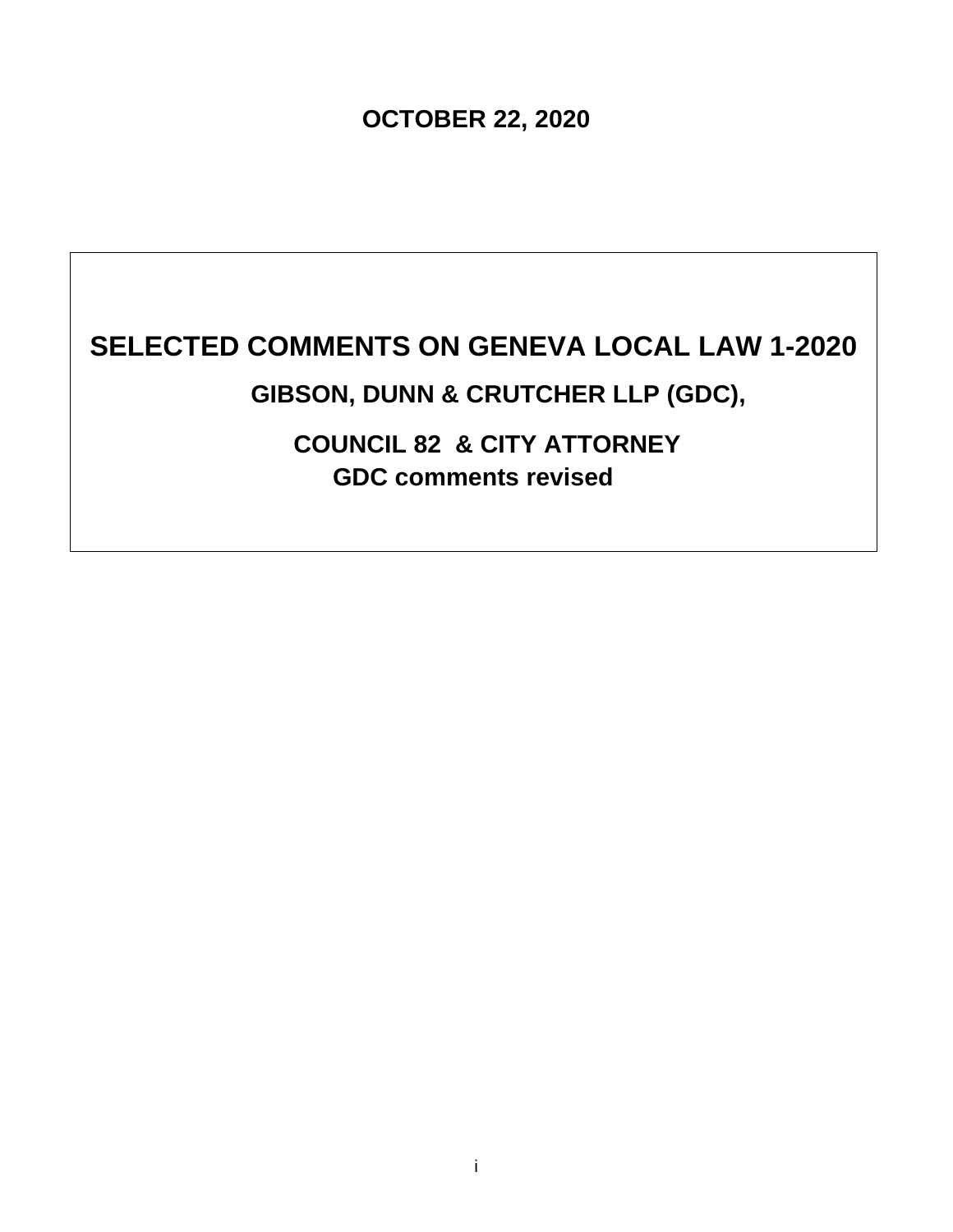## Table of Contents

| § 15-6. PAB Training, Procedures, Recommendations and Reports, Outreach 11 |  |
|----------------------------------------------------------------------------|--|
|                                                                            |  |
|                                                                            |  |
| § 15-9. PAB Procedure for Review of GPD Determinations of Complaints 17    |  |
|                                                                            |  |
|                                                                            |  |
|                                                                            |  |
|                                                                            |  |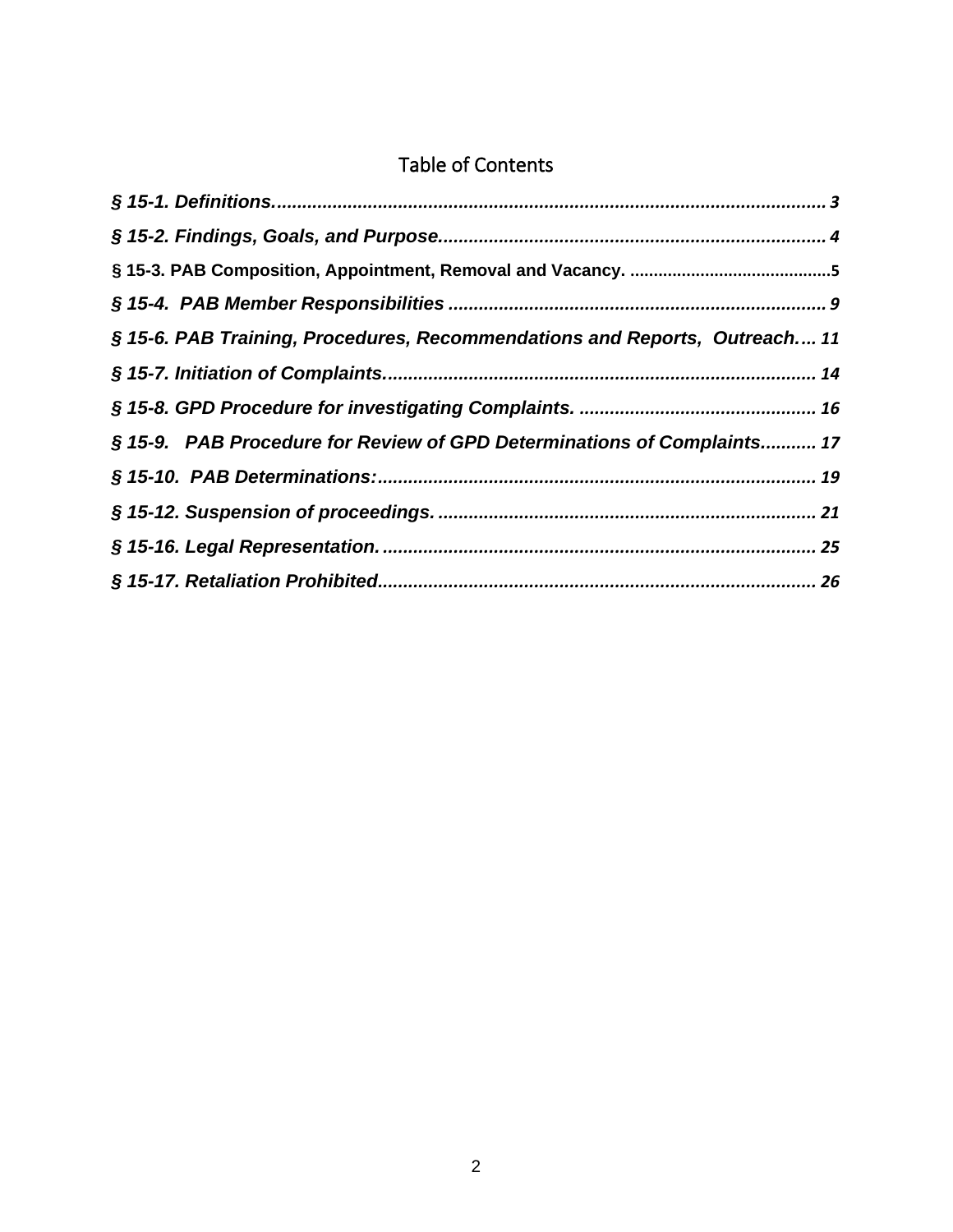#### <span id="page-2-0"></span>**§ 15-1. Definitions.**

For purposes of this chapter, the following words and phrases used therein shall have the meaning described in this section:

"Chief" — Chief of the Geneva Police Department.

"Complaint" — A written statement concerning police conduct which is submitted by a member of the public to the PAB or the GPD.

"GPD " -- The Geneva Police Department.

"immediate family" — Spouse, domestic partner, child, stepchild, mother, father, mother-in-law, father-in-law, aunt, uncle, and grandparent.

"Officer" — Sworn member of the City of Geneva Police Department.

"PAB" or "Board"— Police Accountability Board.

"Review—PAB Review of GPD investigations.

Gibson, Dunn & Crutcher LLP suggestions Capitalize "Immediate"

EJB

Formatting issues Capitalize Officer, Local Law, throughout document Recommends adopting Gibson, Dunn & Crutcher LLP suggestions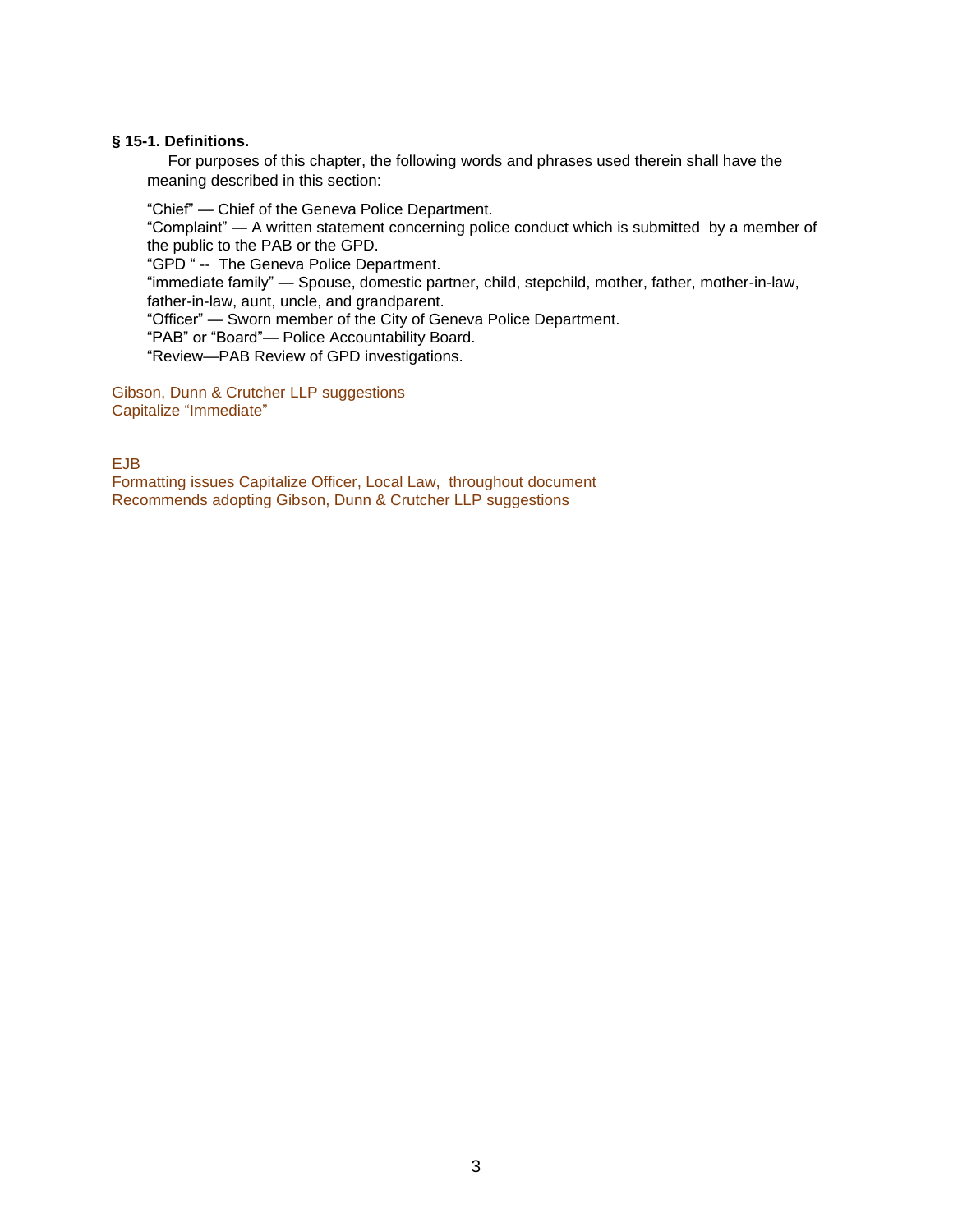#### <span id="page-3-0"></span>**§ 15-2. Findings, Goals, and Purpose.**

- 1. The Geneva City Council finds the best interests of Geneva's citizens will be furthered by establishing a PAB with authority to review GPD investigations of public complaints of officer misconduct and to engage in other activities set forth in this Chapter.
- 2. The goals of this Chapter are to reduce racial inequities in policing in the City, to assure accountability of GPD officers, to increase transparency of GPD operations, and to improve GPD's credibility.
- 3. The Geneva City Council finds establishing an open, fair, and impartial process for review of investigations will further these goals.
- 4. The Geneva City Council finds that the PAB may create and employ a disciplinary matrix in making recommendations to the Chief for discipline subject to collective bargaining agreements and New York State Law.
- 5. The Geneva City Council finds that the PAB should have authority to assess GPD patterns, practices, policies, and procedures and make recommendations to improve its operations.
- 6. The establishment of a PAB in this Chapter notwithstanding, the sole authority to discipline officers shall remain vested in the Chief or his or her delegates, under the supervision of the City Manager pursuant to City Charter section 9.2 or amendments thereto, the New York State Constitution, the New York State Civil Service Law, Section 891 of the Unconsolidated Laws of the State of New York and Collective Bargaining Agreements between the City and the officers.

Gibson, Dunn & Crutcher LLP suggestions Insert "the applicable" in "4" before "collective" Capitalize collective bargaining agreements in line 4 Capitalize officer in third line of "6" and throughout

#### Council 82 Comments

Use of disciplinary matrix infringes on Chief's authority to impose discipline and violates City Charter section 9.2, and New York State Civil Service and Taylor Laws

Selected Public Comments

EJB comments Insert "Section 891 of the Unconsolidated Laws of the State of New York"

Recommends adopting Gibson, Dunn & Crutcher LLP suggestions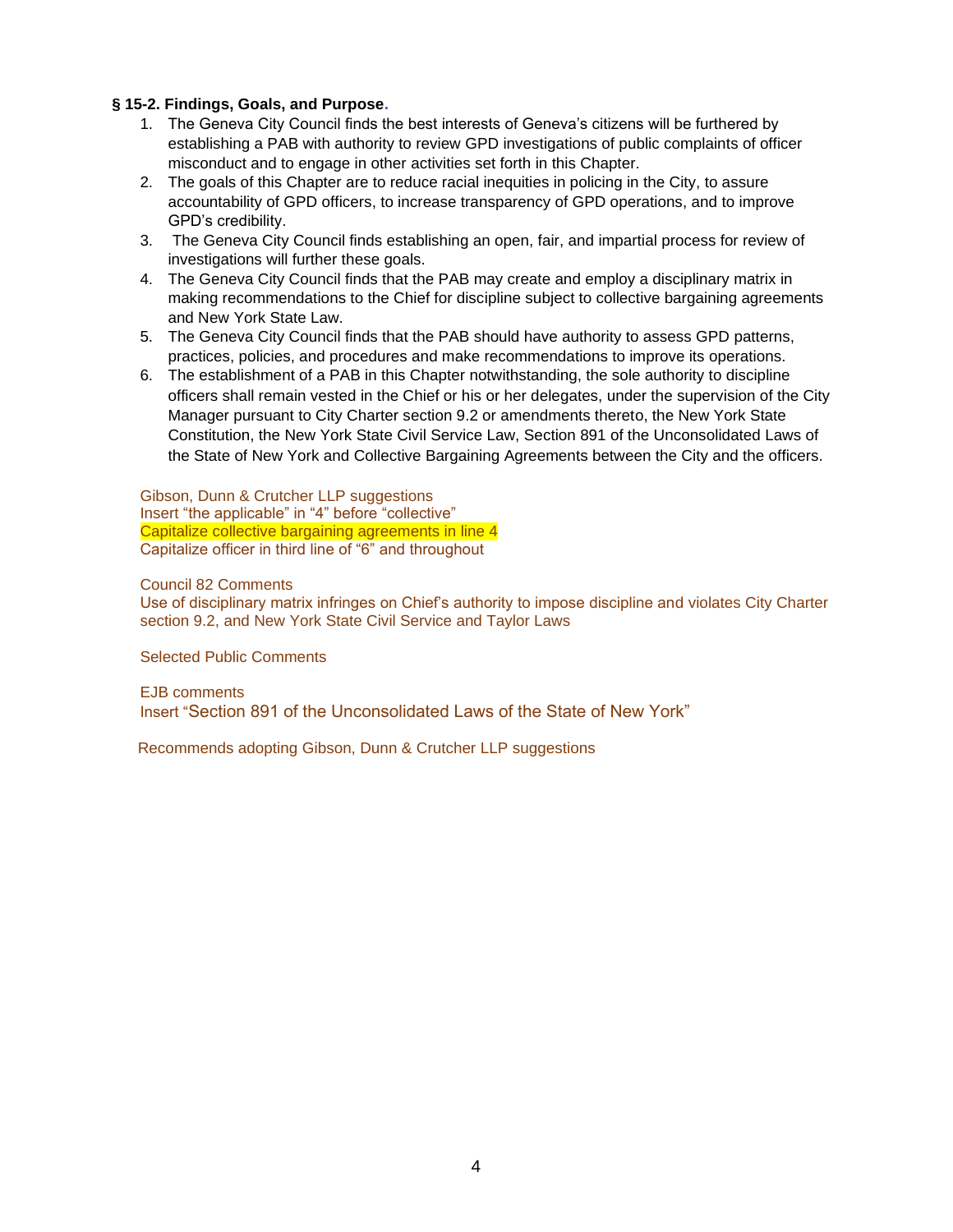#### <span id="page-4-0"></span>**§ 15-3. PAB Composition, Appointment, Removal and Vacancy.**

The PAB shall consist of nine (9) members appointed by City Council. Members of the Board shall serve terms of three (3) years except for the initial Board, which shall serve staggered terms, as set forth in subdivision 3 below.

#### 1. **Qualifications**

- A. Members of the Board shall be residents of the City of Geneva for a minimum of twelve (12) months at the time of appointment to the Board.
- B. Members of the Board shall reflect the City's diverse community, including, but not limited to: age, race, creed, color, national origin, gender, gender identity or expression, sexual orientation, disability, marital status and source of income.
- C. Members of the Board and their immediate family shall not be currently or formerly employed by the GPD. No more than one (1) member of the Board at a time may be a former law enforcement employee with an agency other than the GPD or an immediate family member of a person formerly employed in non-GPD law enforcement.
- D. Board members shall not be current (or within the immediately preceding three (3) year period) City elected officials or immediate family of any incumbent elected official representing/serving any district or municipality in the State of New York. No practicing attorney or their immediate family who represents or has represented a plaintiff or defendant in a police misconduct lawsuit initiated against the GPD within the past ten (10) years shall be a member of the Board. Board members may not represent a complainant or a GPD Officer at Board hearings.
- E. The Board should endeavor to contain at least two (2) licensed mental health professionals, and at least one (1) duly licensed attorney in good standing, and one member of the clergy.
- F. Upon a PAB member moving out of the City, the City Clerk shall notify him/her that his/her seat on the PAB is vacant.
- G. The provisions of Article 2, Section 5 and Article 3, Section 30 of the Public Officers Law of the State of New York, regarding vacancies, shall apply to all members of the Board.

Gibson, Dunn & Crutcher LLP suggestions

Item "B" insert "aspire to" after "shall" and before "reflect" Item "E" insert "(1)" after "one" and before "member" Item "F" delete "seat on the PAB" and replace with "status as a Board member is "terminated"

#### Council 82 Comments

Section lacks requirements of application, experience, educational requirements, background check,

If criminals are not excluded from serving on the PAB, allowing them to obtain any of the information the PAB may ultimately obtain regarding GPD patterns, practices, policies, and procedures, is simply like giving inmates blueprints to law enforcement procedure

#### EJB comments

NYS Correction Law section 752 prohibits discrimination against persons convicted of one or more criminal offenses. A blanket prohibition against appointment of such persons to the PAB is not allowed. Section 753 sets forth factors to be taken into account when appointment of a person convicted of one or more criminal offenses is being considered. The City Council would be allowed to vette the propriety of appointing such persons to the PAB.

Recommends adopting Gibson, Dunn & Crutcher LLP suggestions.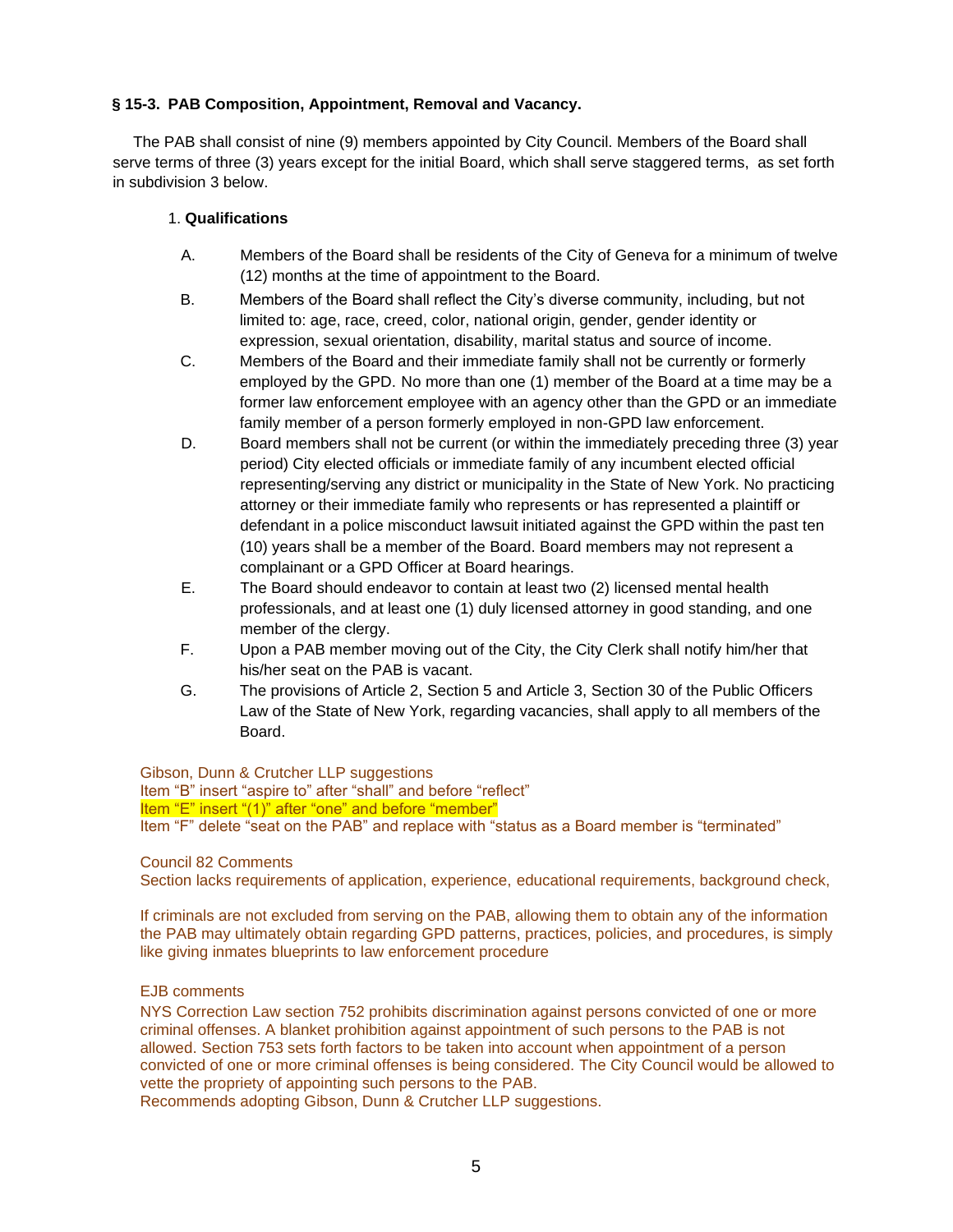#### 15-3 CONT'D

#### 2. **Appointment Process**

- A Appointments to the initial Board shall be made by the City Council within ninety (90) days from the effective date of this Local Law as follows:
	- 1) The Mayor shall appoint one (1) member.
	- 2) Council shall appoint three (3) members; one (1) appointee from each of the three Supervisory Districts: District 1 (Wards 1 & 2); District 2 (Wards 3 & 4); District 3 (Wards 5 & 6).
	- 3) The Geneva Community Compact Committee will nominate ten (10) individuals from the community at large, two (2) for each of its five (5) Board seats, within sixty (60) days from the effective date of this local law, from which Council shall confirm and appoint one (1) such individual for each of the five (5) member-seats at Council's discretion.

#### Gibson, Dunn & Crutcher LLP suggestions

Item 1) replace with "One (1) member nominated by the Mayor"

Item 1) replace with "One (1) member nominated by the Mayor"- This is not quite what we meant and the proposed language did not come from Gibson Dunn. Instead, the Mayor can nominate people but the City Council needs to have the freedom to not select the mayoral nominee otherwise it is functionally the same as having the Mayor appoint someone. We suggest adding a subsection "B" stating "The City Council retains full authority to appoint members of the Board. The City Council must consider but is not required to appoint individuals nominated by the City Council and the Geneva Community Compact Committee to the Board." You also may want to consider different language for subsection 1. Again, because the City Council cannot be required to appoint the Mayor's nominee, the law leaves ambiguity as to who the City Council would appoint to that seat if they do not appoint the Mayor's nominee. As currently envisioned, that seat could go to anyone. Item 2) Delete Council shall appoint" and capitalize 'three". Insert "City" at the beginning of the

#### sentence

Item 2) Delete Council shall appoint" and capitalize 'three".

#### EJB comments

Recommends adopting Gibson, Dunn & Crutcher LLP suggestions.

Item 3) Delete and replace with the following language

Five (5) individuals from the community at large. The Geneva Community Compact Committee may submit names of individuals to be appointed by the City Council for these positions. The Geneva Community Compact Committee may also nominate individuals to these five (5) inaugural PAB positions to initial at large PAB positions within sixty (60) days of the effective date of this local law.

Same comment as Item 1 above; this is not quite what we meant and the proposed language did not come from Gibson Dunn. It is fine for the Community Compact Committee to nominate individuals beyond the initial PAB positions. We have edited your proposed language above to better reflect our thoughts.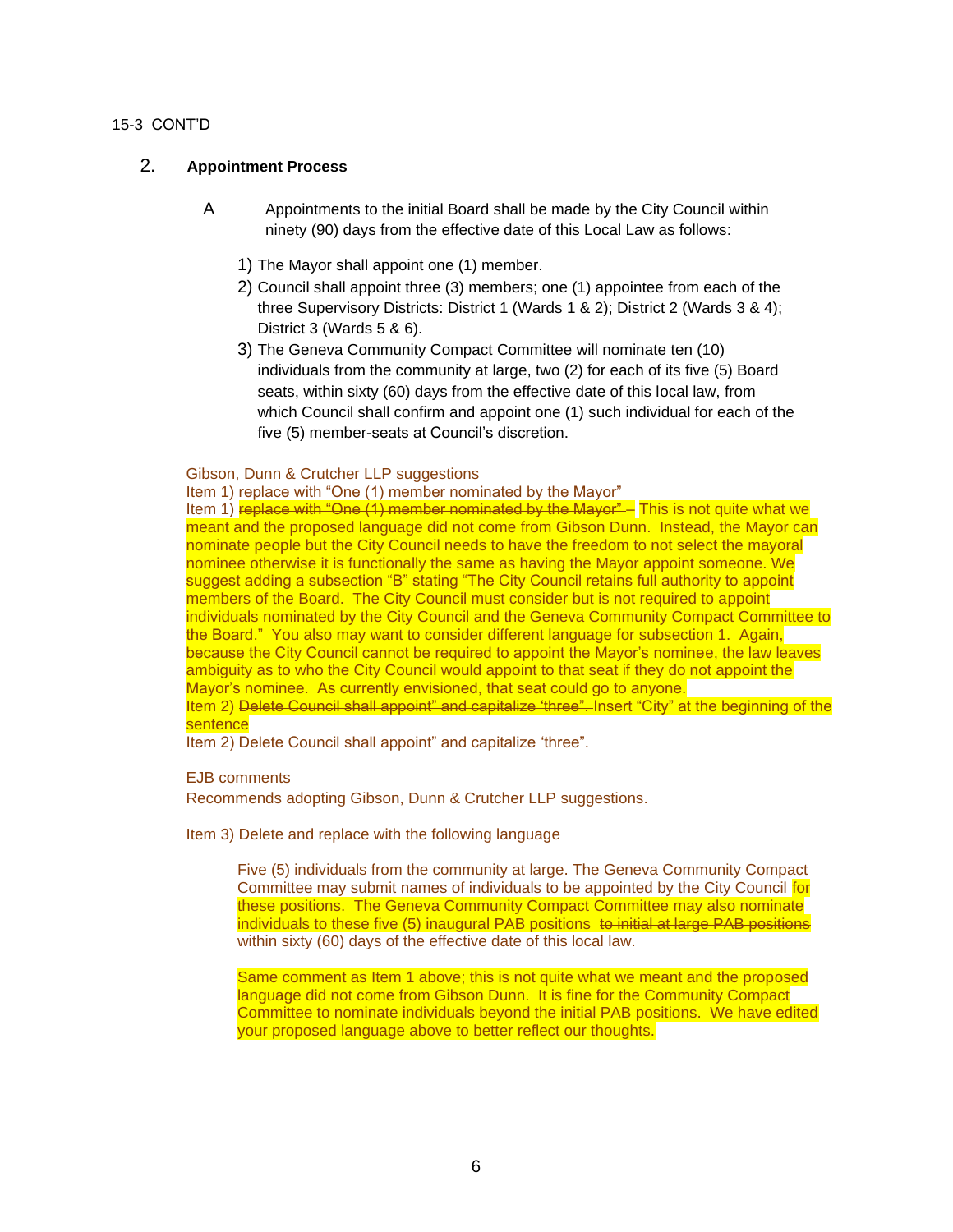#### **15-3 CONT'D**

#### 3. **Terms**

- A The first term of the initial Board commences when all nine (9) Board members are appointed and ends on December 31st of the following year.
- B Except for the initial Board, members shall serve staggered three (3) year terms and may be reappointed for another three (3) year term, for a total of six (6) years, after which, the member shall not be reappointed for at least three (3) years.
- C Except for the initial Board, each term shall commence on January 1st and end on December 31st. The members shall be appointed for terms of three (3) years, except the first nine (9) members appointed. Of the first nine (9) members appointed: a) three (3) members shall be appointed for terms of one (1) year, of whom one (1) shall have been designated by Council, and two (2) shall have been designated by the Community Compact Committee; b) three (3) members shall be appointed for terms of two (2) years, of whom one (1) shall have been designated by the Council, and two (2) shall have been designated by the Community Compact Committee; c) three (3) members shall be appointed for terms of three (3) years, of whom one (1) shall have been designated by the Mayor, one (1) shall have been designated by the Community Compact Committee, and one (1) shall have been designated by Council.

Gibson, Dunn & Crutcher LLP suggestionis Item B replace "three (3)" with "six(6)" Item "C" sub item a) delete "have been" and replace with "be"; Item "C" sub item b) replace "shall have been designated by the Community Compact Committee" with "shall be appointed from the community at large" replace "shall have been designated by the Item "C" sub item c) replace "first" with "initial", replace "shall have been designated by the "shall have been designated by the Mayor with the phrase replace "shall have been nominated by the May

Item "C" sub item – These appointment procedures run into the problem noted above re restricting the appointment powers of the City Council and the suggested language is not from Gibson Dunn. Instead, consider tying it to the categories in 15-3(2). For example, consider replacing "one (1) shall have been designated by Council, and two (2) shall have been designated by the Community Compact Committee" in subsection C(a) to "one (1) shall be from the pool of individuals described in Section  $15-3(2)(A)(2)$ , and two (2) shall be from the pool of individuals described in Section 15-3(2)(A)(3)"

#### EJB

Item "C" Insert "shall be for staggered terms" at end of second sentence. Recommends adopting Gibson, Dunn & Crutcher LLP suggestions.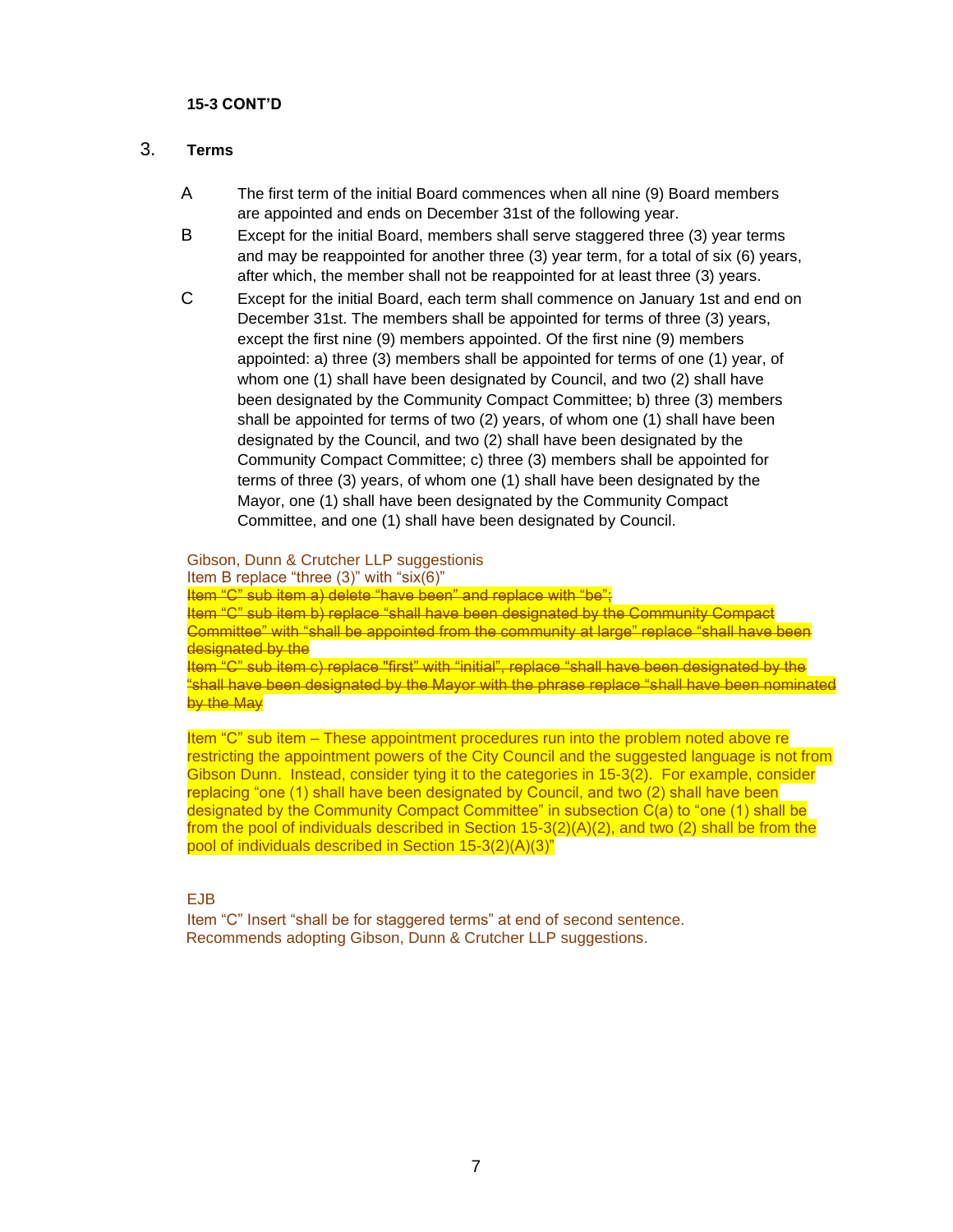#### 15-3 Cont'd

#### **4 Vacancies and Removal**

- A. After the initial nine (9) member Board has been established, the Board shall notify the Mayor, Council, the City Manager, and the Community Compact Committee that a board position is vacant. The vacant position shall be filled in the same manner by which it was initially filled, within sixty (60) days of the vacancy. The Board member appointed shall complete the unexpired term of the former member.
- B. A Board member seeking public office shall resign their seat at the time they announce their candidacy or file their petitions, whichever happens first.
- C. Board members who no longer reside in the City shall be notified by the City Clerk that their status as a Board member is terminated effective the date they no longer reside in the City.
- D. Inadequate attendance at meetings shall be defined as failure to attend three consecutive board meetings or four(4) meetings during a a one year period, without good cause.
- E. The Board may request that Council remove a Board member for failure to adhere to the policies and/or inadequate attendance at meetings by a two-thirds vote of the entire Board. The Council may remove the member by a majority vote.

#### Gibson, Dunn & Crutcher LLP suggestions

- Item 4 A, insert "the City before the word "Council"
- Item 4 A, delete "that" and replace with "if"
- Item 4 A, capitalize "board"
- Item 4 B, insert "candidacy" before the word "petitions"
- Item 4 C delete see 15-3 1 F
- Item 4 D typos Replace with:

"Inadequate attendance at meetings shall be defined as failure to attend three (3) consecutive Board meetings or four (4) Board meetings in total during a oneyear period without good cause, as good cause is applied for City Council meetings and absences.

Item 4 E replace with:

.

"The City Council may remove a Board member by a majority vote for failure to adhere to the policies and/or inadequate attendance at meetings by a two-thirds vote of the entire Board."

This language is not from Gibson Dunn. The issue is with limiting the City Council's removal powers, but the language above includes a vote by the Board. Instead, consider: "The City Council may remove a Board member by a majority vote for failure to adhere to the Board's policies and/or inadequate attendance at meetings. The Board may request that the City Council remove a Board member for failure to adhere to the Board's policies and/or inadequate attendance at meetings by a twothirds vote of the entire Board."

#### EJB comments

commends adopting Gibson, Dunn & Crutcher LLP suggestions.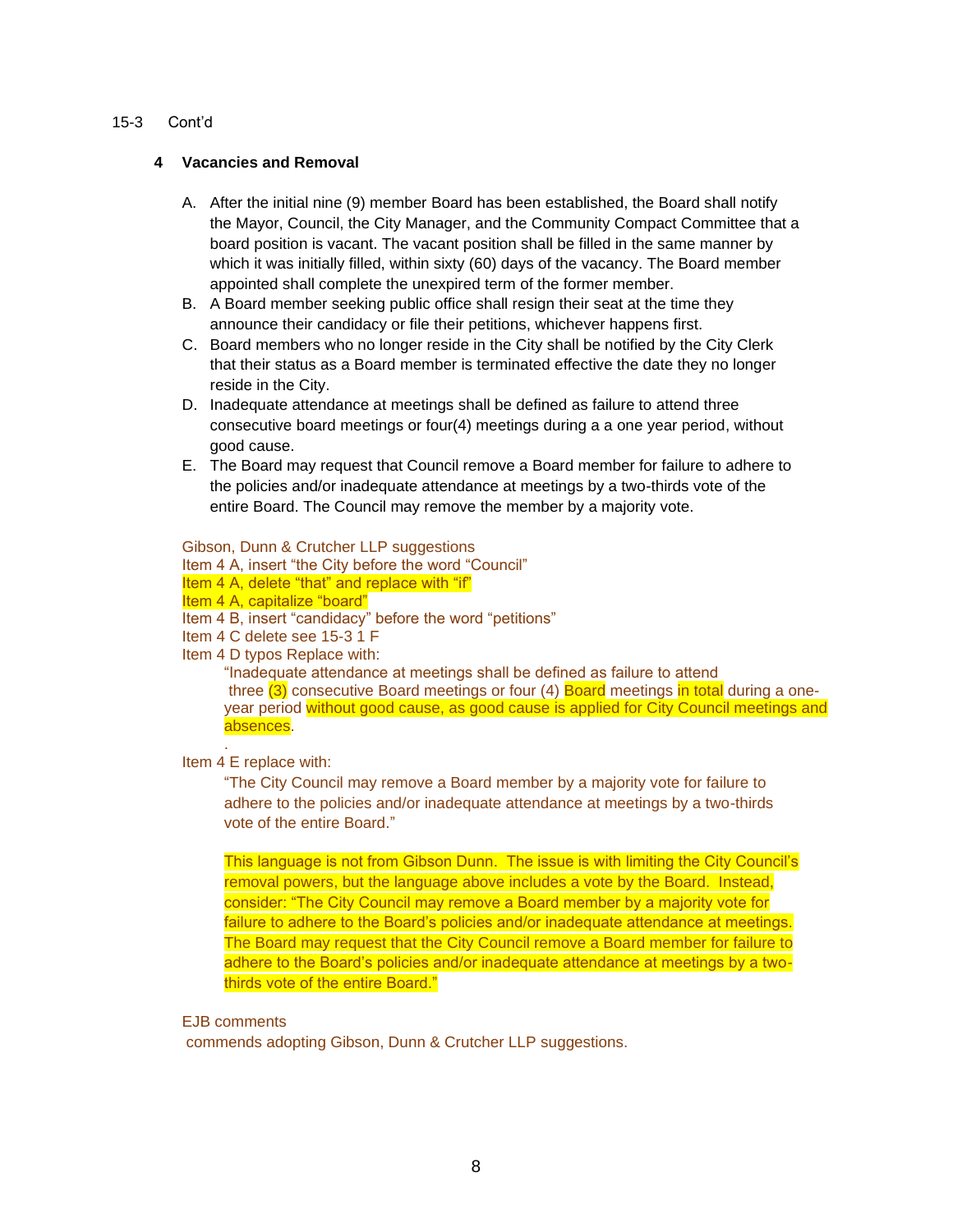#### <span id="page-8-0"></span>**§ 15-4. PAB Member Responsibilities**

PAB members shall:

- 1. Conduct themselves at all times in a manner that will maintain public confidence in the fairness, impartiality, and integrity of the PAB.
- 2. Obey all laws and ordinances of the City.
- 3. Obey all laws protecting individual rights to privacy and confidentiality of records.
- 4. Recuse themselves from participating in the review of any complaint in which they have a personal, professional, or financial conflict of interest.

#### Gibson, Dunn & Crutcher LLP suggestions

none

Council 82 Comments add language "5. Shall avoid ex parte discussion of any matter that comes before the PAB

Selected Public Comments

EJB

Recommends adopting Gibson, Dunn & Crutcher LLP suggestions.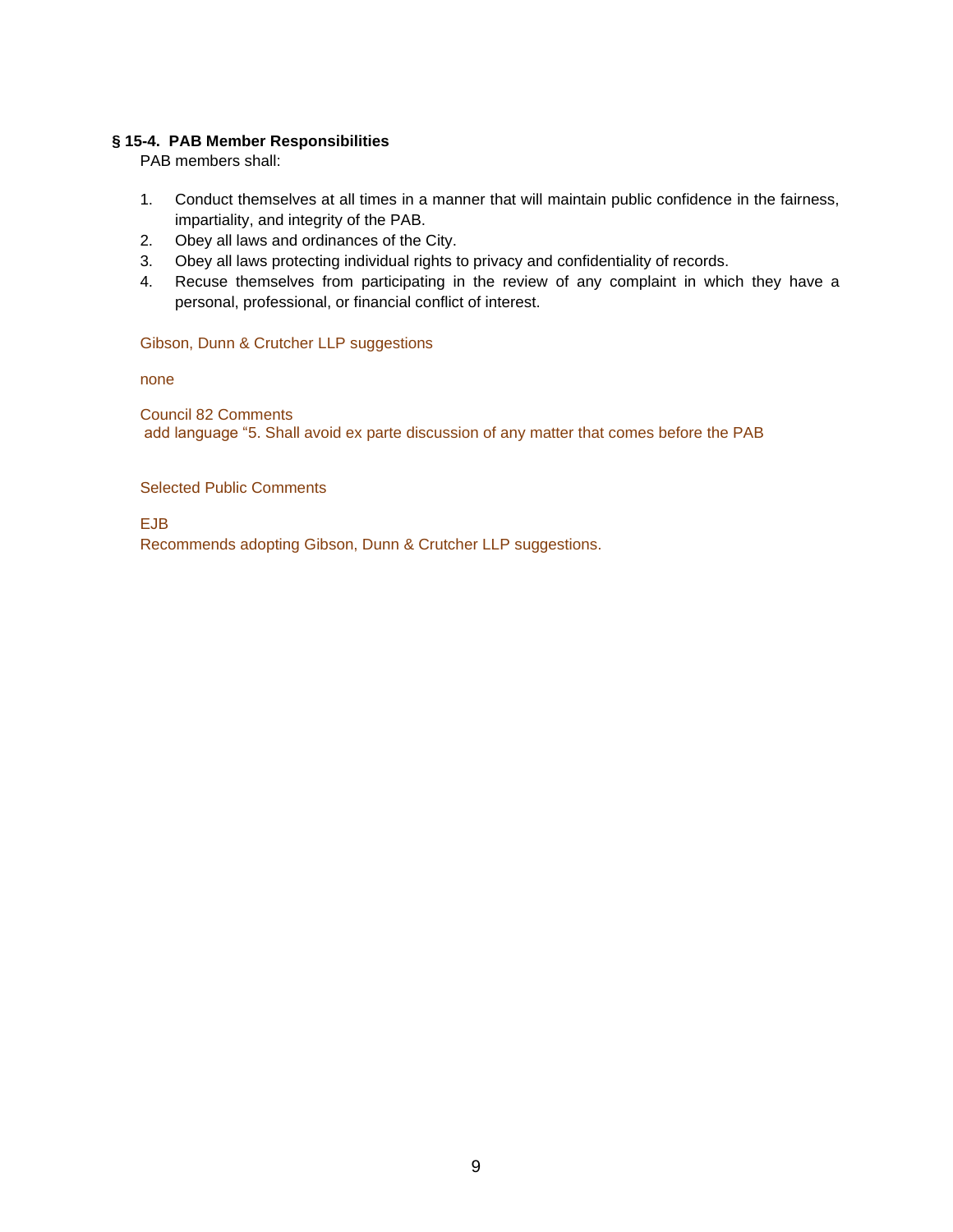#### **§ 15-5 Conflicts of Interest**

- 1. No Board Member shall have any interest, financial or otherwise, direct or indirect, or engage in any business or transaction or professional activity or incur any obligation of any nature, which is in substantial conflict with the proper discharge of their duties in the public interest. Any conflict of interest prohibited by Article 18 of the General Municipal Law or by the City of Geneva Code of Ethics shall disqualify a member. Board members may not represent a complainant or a GPD Officer before the Board.
- 2. If a Board member has a personal, business or other financial relationship with a party to or a witness in a matter before the Board, the member shall disclose the situation to the Chairperson and shall recuse themselves from deliberations or action in connection with that case.

#### Gibson, Dunn & Crutcher LLP suggestions

Item "2", replace "a" with "any" before "matter" second line Chairperson should be lower case.

EJB comments Recommends adopting Gibson, Dunn & Crutcher LLP suggestions.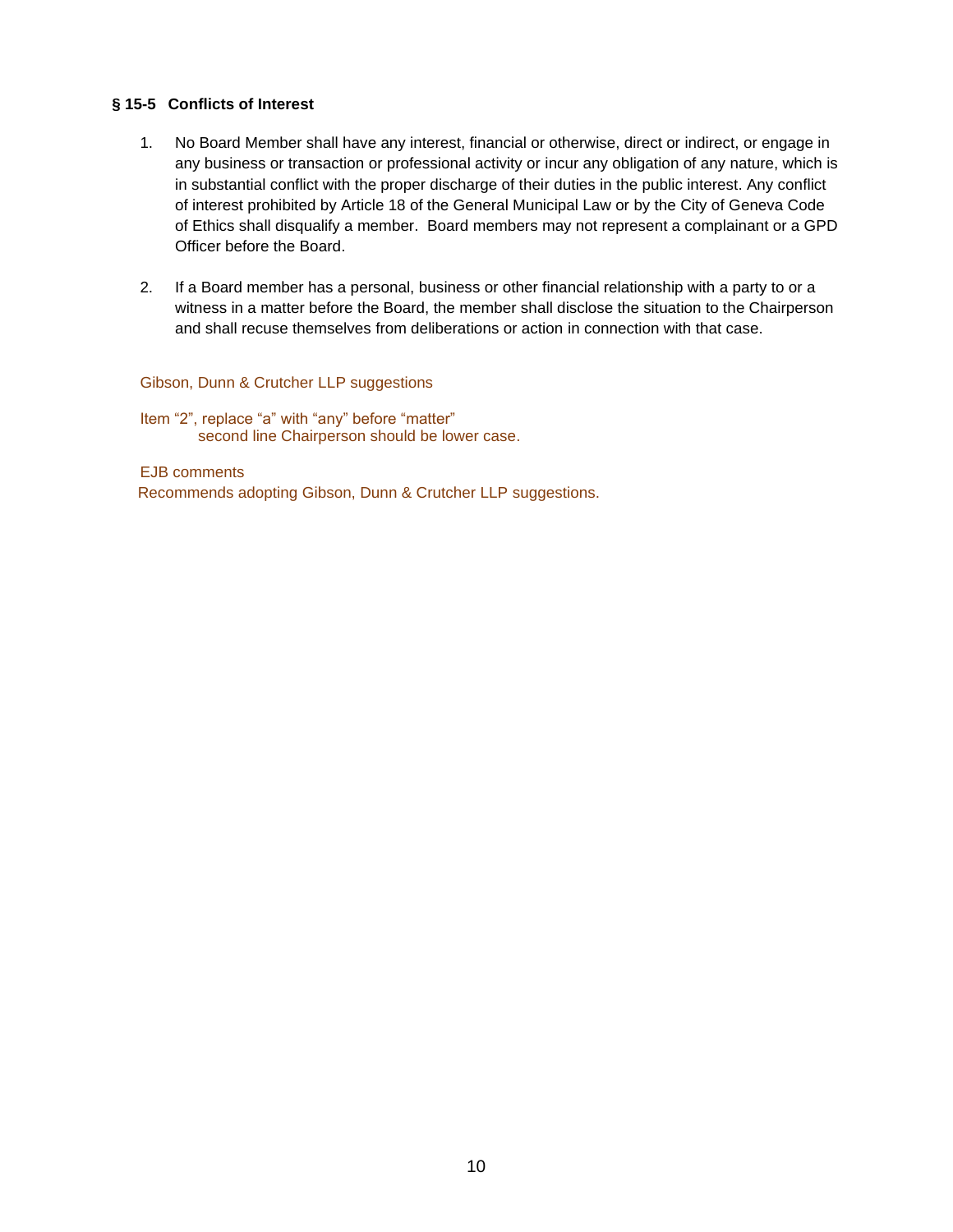#### <span id="page-10-0"></span>**§ 15-6. PAB Training, Procedures, Recommendations and Reports, and Outreach.**

1. **Training.** The PAB shall seek and participate in a broad and independent range of training necessary to pursue the duties and responsibilities of the PAB as approved and funded by the City.

Training resources will be recommended by the City Manager on consultation with the PAB. Such Training resources may include individuals and organizations such as law enforcement entities, attorneys, and any national, state, or local resources with expertise and experience in civilian complaints, investigation, police policies, auditing/monitoring, and other appropriate skills and knowledge. The PAB and staff orientation and ongoing training may include but not be limited to, the following subjects:

- A. Federal, state, and local law and regulations relevant to law enforcement operations, investigation of police misconduct, and discipline of law enforcement officers.
- B. Implicit bias and anti-racism;
- C. Gender identity and sexuality;
- D. Disability rights, including but not limited to physical disabilities, intellectual and developmental disabilities, psychiatric disabilities and traumatic brain injuries;
- E. Classism, poverty and homelessness;
- F. trauma-informed policing and crisis intervention, including GPD Officer well-being;
- G. patterns, practices, policies, and procedures of the GPD;
- H. discipline and remediation, education-based discipline, early warning systems, processes of arbitration/grievance;
- I. GPD "ride alongs", access to GPD training procedures and manuals.

Gibson, Dunn & Crutcher LLP suggestions Replace "on" between "Manager" and "consultation" with "in" Delete "and staff" between "PAB" and "orientation"

Insert new "B." "Racial Profiling" Old "B." now "C." Implicit bias. Insert new "D." "Anti-racism" Old "C." now ""E." Gender identity and sexuality; Re-letter "F", "G", "H", "I", "J", and "K" capitalize first word of each item Old "I", now "K" Replace "ride alongs" with "ride-alongs"; replace "," with ";"; move "access to GPD training procedures and manuals." to new subsection "L"

#### Council 82 Comments

the Local Law should contain a requirement for an orientation program and the completion of that program concerning the goals, duties, powers, procedures, and ethics of the PAB before a member can participate. In addition, PAB members should be required to graduate from a Citizens' Police Academy within six months of the start of a member's term.

EJB

Recommends adopting Gibson, Dunn & Crutcher LLP suggestions.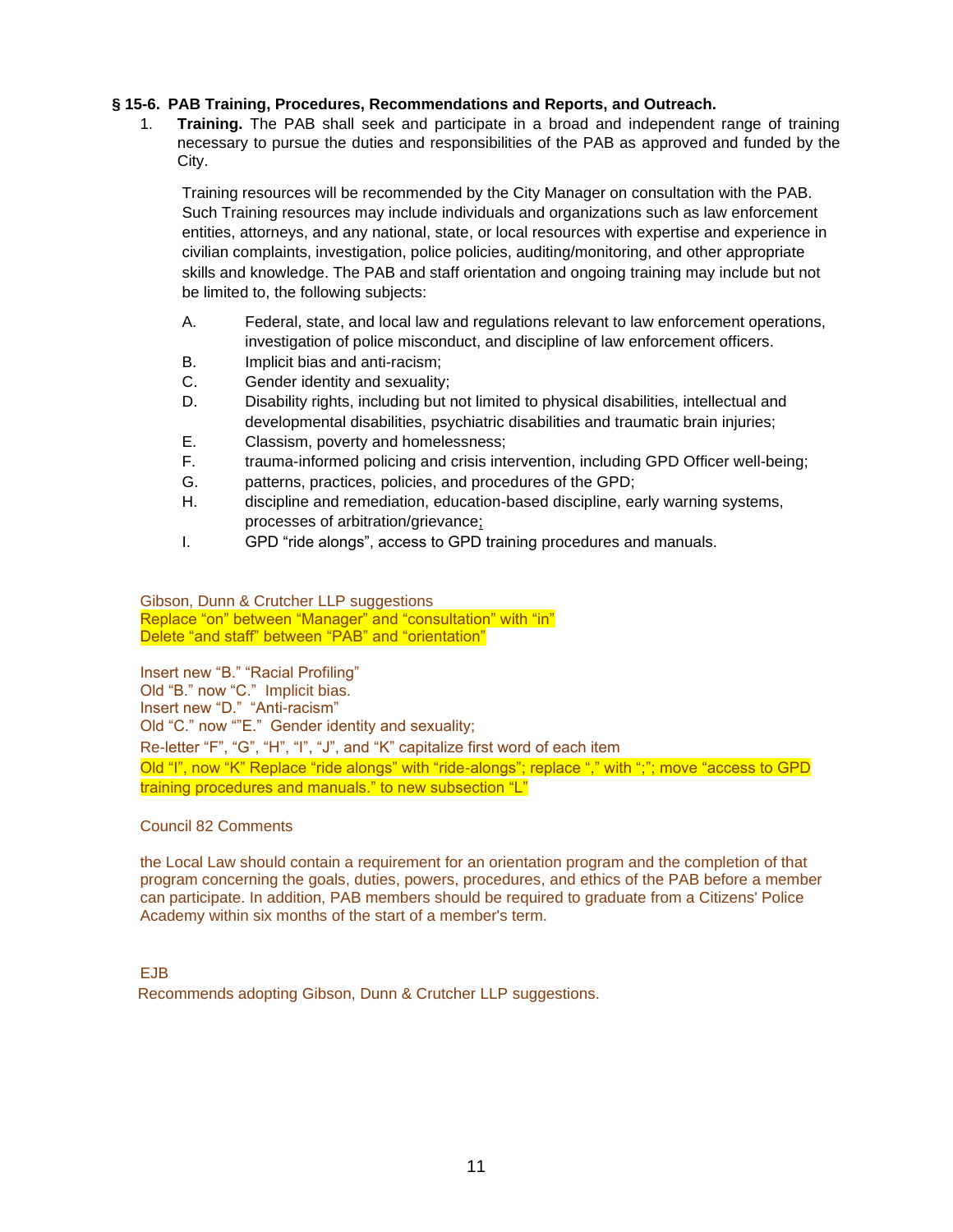#### **§ 15-6. Cont'd**

#### **2. PAB Procedures.**

- A. The PAB shall have the authority to decide its rules of operation and its manner of transacting business, subject to City Council Review, Federal, State and Local laws, and to the rules set forth in B, C, D, E and F below.
- B. The PAB shall hold regular monthly business meetings.
- C. Five members of the PAB shall constitute a quorum. A quorum must be present to conduct business. Five votes shall be required for any action by the PAB.
- D. The PAB shall hold its initial meeting within 60 days after the initial appointments are made. At its initial meeting, the PAB shall select a chairperson and a vice-chairperson and fix the time and place for its regularly scheduled meetings.
- E. The PAB shall hold an annual meeting in January of each year to select a chairperson and a vice-chairperson, and conduct such other business as may be required.
- F. The PAB may conduct both public and closed meetings as allowed or required by the New York State Public Officers Law, Article 7, known as the "Open Meetings Law."

Gibson, Dunn & Crutcher LLP comments Item A make lowercase: "Federal", "State", and "Local" Item D replace "60" with "sixty (60)"

#### EJB

 Item A, add words, "and approval" after Review Recommends adopting Gibson, Dunn & Crutcher LLP suggestions.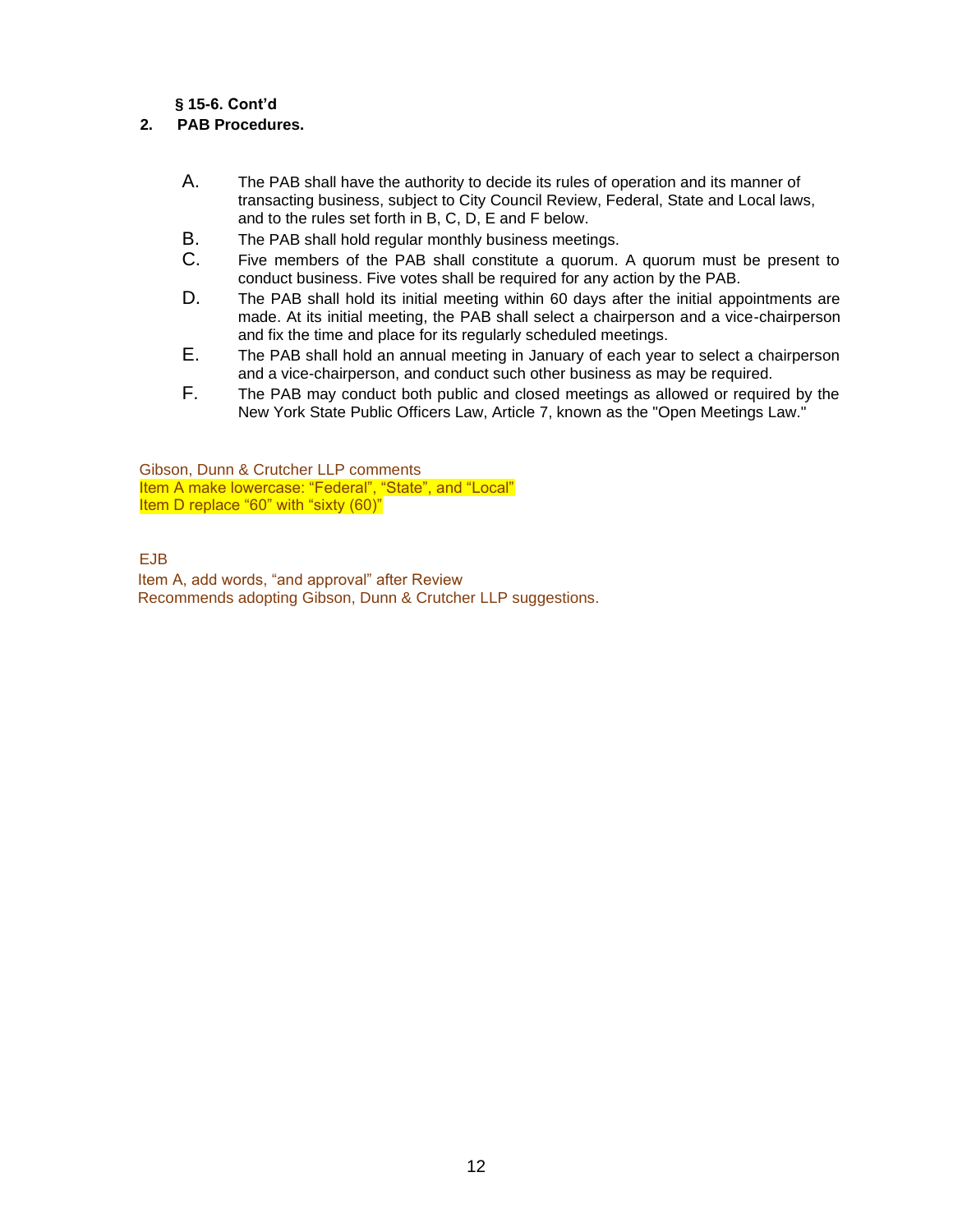#### **§ 15-6. Cont'd**

#### 3. **PAB Recommendations and Reports.**

- A. The PAB shall file annual reports with the City Council, City Manager and the Police Chief which contain statistics and summaries of citizen complaints, including a comparison of the PAB's findings with the final determination of the City of Geneva Police Department.
- B. The PAB may make recommendations to the City Council and the Police Department regarding law enforcement, crime, crime prevention, and improved relations between the GPD with the community.

Gibson, Dunn & Crutcher LLP suggestions

Item "A". Insert "the" before "City Manager". Replace "City of Geneva Police Department" with "GPD".

Item "B". Replace "Police Department" with "GPD".

Insert new "C" with the following language:

"The PAB's first annual report shall be filed within twelve (12) months of its initial meeting, and subsequent annual reports shall be filed within twelve (12) months thereafter."

EJB comments

Recommends adopting Gibson, Dunn & Crutcher LLP suggestions.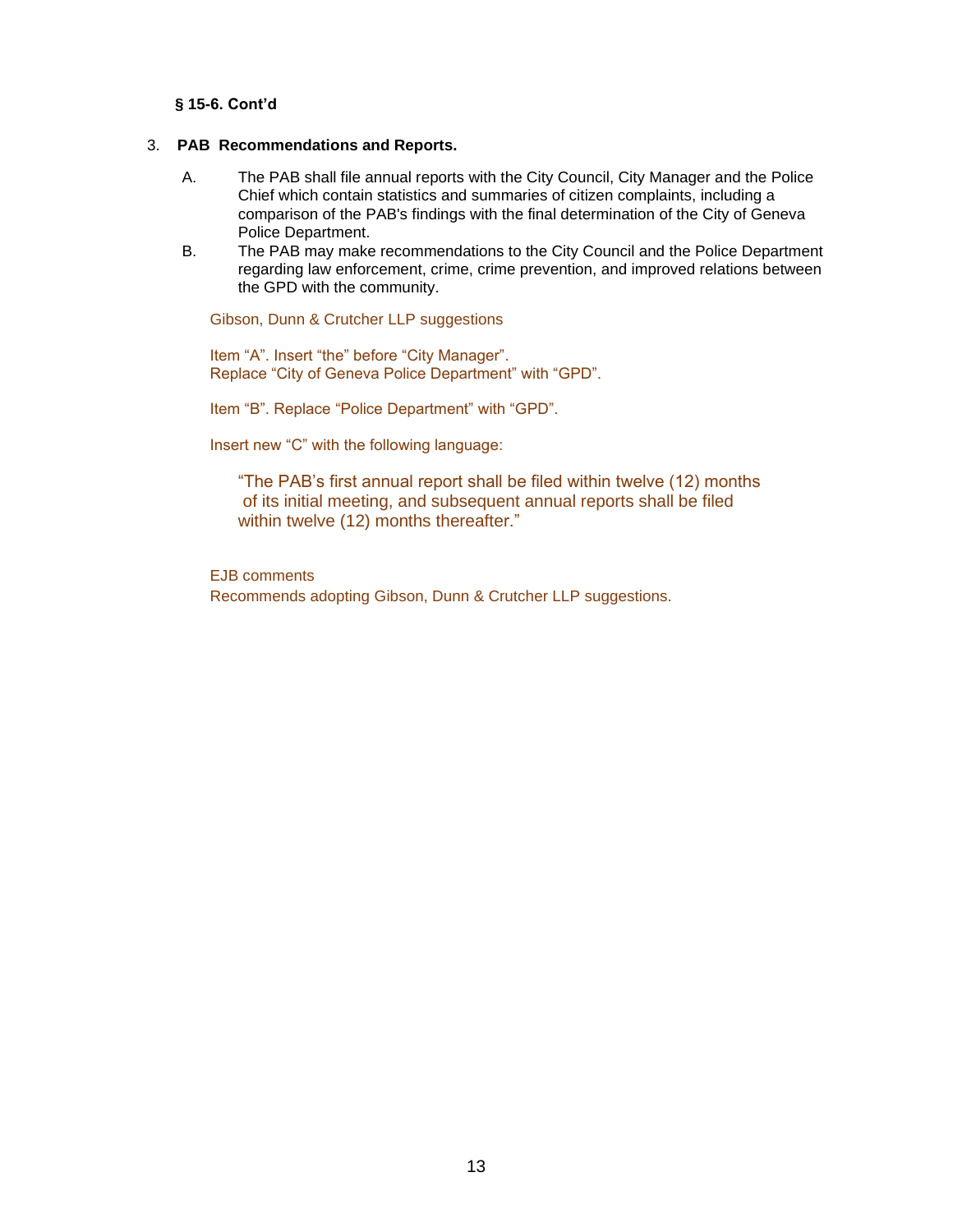#### <span id="page-13-0"></span>**§ 15-7. Initiation of Complaints.**

- 1. Every effort shall be made to simplify the procedure for submitting complaints.
- 2. Complaints may be submitted anonymously.
- 3. Complaints will be received, processed, investigated, and assigned a tracking number, notwithstanding procedural errors.
- 4. Complaints may be submitted directly to the PAB, or referred to the PAB by the Mayor, the Council, any Councilmember, or the Chief.
- 5. Complaints may be submitted by telephone to a number to be publicized, in person by delivery to a member of the PAB, or other persons designated by the PAB, by mail addressed to the PAB,, 47 Castle Street, Geneva, New York 14456, or by email or web form.
- 6. All complaints shall be reduced to writing. If the complainant does not wish to or is unable to do so, the PAB, or the person receiving or referring the complaint shall prepare a summary of the complaint on the complainant's behalf. In such event, the person preparing the summary of the complaint shall allow the complainant to read it or have it read it to him or her and shall provide the complainant with a copy.
- 7. Formal PAB review procedures concerning a complaint of misconduct described below will not commence without the complaint having been signed by the complainant or a PAB member.
- 8. Complaints shall be dated stamped on receipt by the PAB, and an acknowledgement shall be provided to the complainant.
- 9. The PAB shall comply with all local, state, and federal confidentiality, privacy and informed consent laws concerning complaints.
- 10. The PAB shall inform complainants of their legal assistance options and the procedure for filing a Notice of Claim against the City pursuant to Article VII of the City Charter.

Gibson, Dunn & Crutcher LLP comments

Capitalize "complaint" when preceded by "the" throughout

Item 5, delete additional "," before "47"

Item 6, insert "," after "referring the complaint"

Item 6, delete additional space after "behalf"

Item 6, insert following at end:

", except where the complainant has elected to remain anonymous"

Item 9, delete additional space after "PAB"

Item 9, insert "," after privacy

Council 82 Comments

Section 15-7. 2. permits complaints to be submitted anonymously and without the requirement that it be submitted under the penalty of perjury, punishable as a Class A Misdemeanor pursuant to Section 210.45 of the Penal Law. By allowing this, Section 15-7. 2. has removed the only barrier to prevent the filing of false, malicious, harassing, or invalid complaints. Sections 15-7. 6. and 15-7. 7. go even further astray by allowing a PAB member to write the complaint on a complainant's behalf and to sign the complaint for him or her. This is the equivalent of PAB members initiating complaints because there is no way to verify that another person other than the PAB member really intended to file a complaint in the manner it was written or even if that person exists. Without identifying the complainant, it puts the credibility of the PAB member at issue and makes it impossible for this review process to be open, fair, and impartial. Section 15-5. 1. also states "Board members may not represent a complainant or GPD Officer before the Board" and Section 15-3. 1. D. states "Board members may not represent a complainant or a GPD Officer at Board hearings. "2 By writing complaints and signing them, PBA members are representing complainants or being their advocates.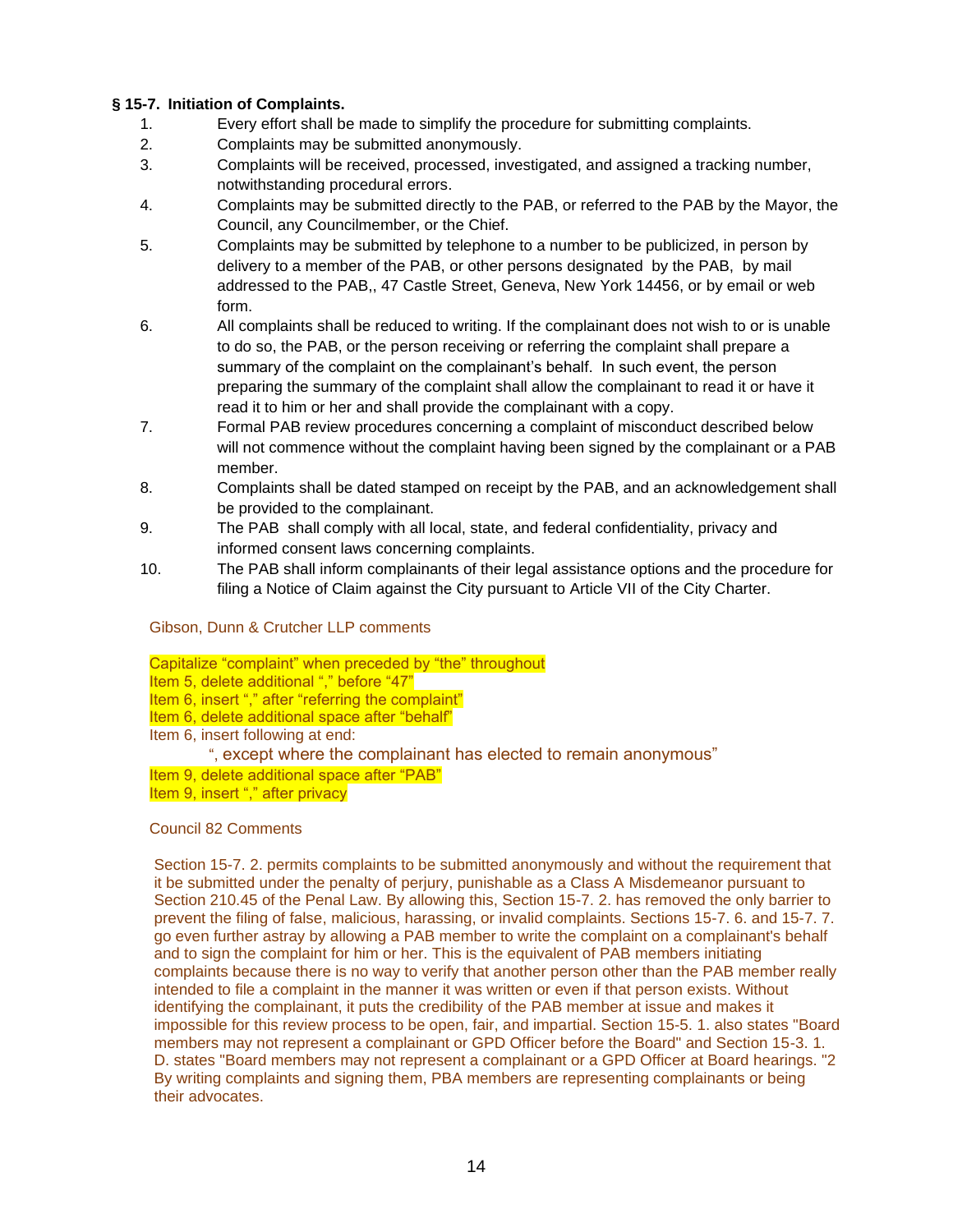This violates Article 16.3 of Local 3471 's Collective Bargaining Agreement, "[t]he member of the force shall be informed of the nature of the investigation before any interrogation commences, including the names of the complainant(s)." Further, GPD Officers have the right to know who is accusing them of misconduct, especially if it could harm them financially or cost them their jobs.

Selected Public Comments

EJB

Recommend adopting Gibson, Dunn & Crutcher LLP suggestions Recommend consideration of Council 82 comments. Item "5" delete one comma after third PAB Include time limitation 18 months?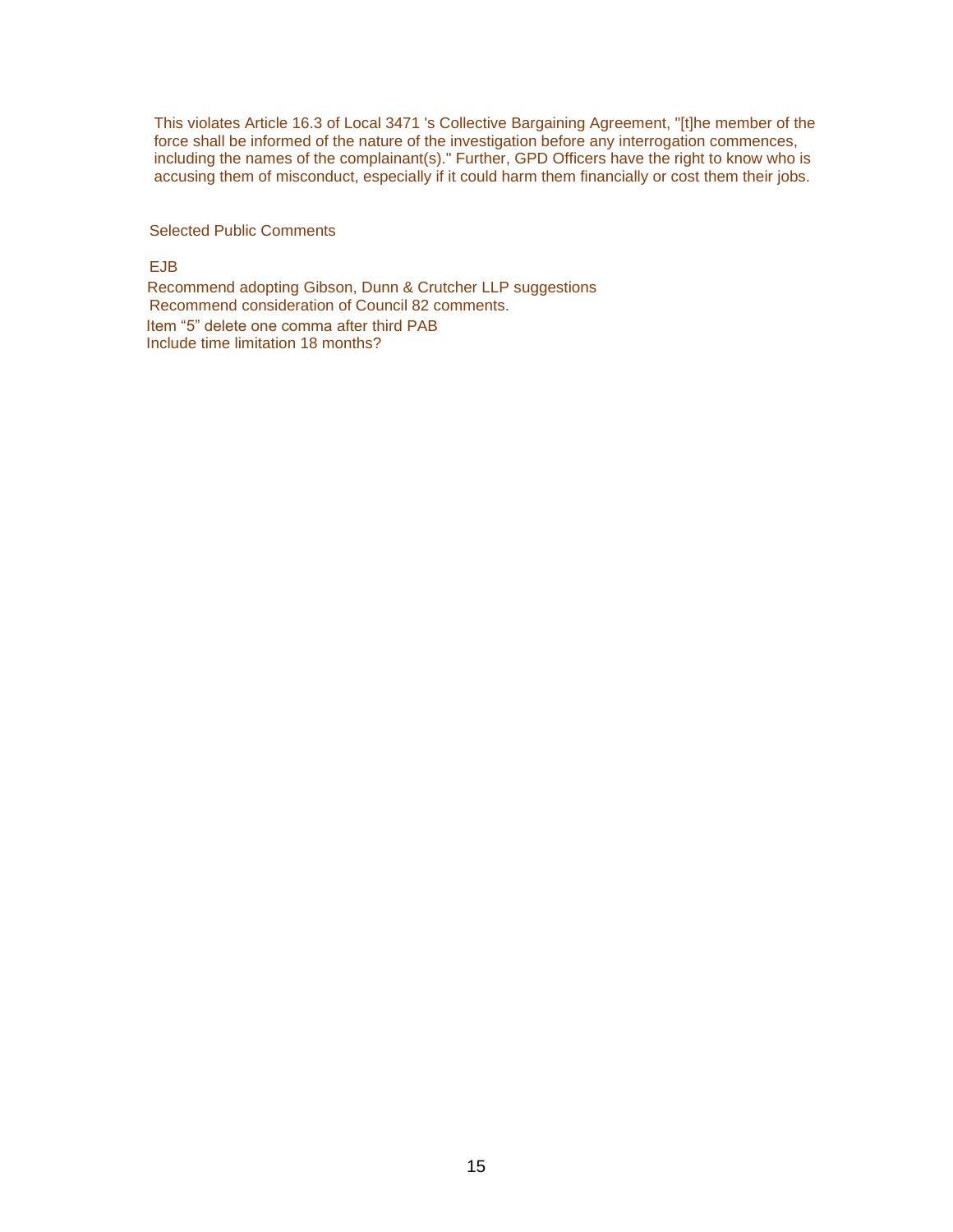#### <span id="page-15-0"></span>**§ 15-8. GPD Procedure for investigating Complaints.**

- 1. Within five (5) days after the PAB receives a complaint, it shall provide a copy, with all documentation, to the Chief who shall immediately commence an investigation. The GPD investigation shall be completed within thirty (30) days of receipt by it. For good cause shown, and on notice to the PAB, the City Manager may grant extensions of the time to complete the GPD investigation. The PAB shall conduct no investigation pending completion of the GPD investigation.
- 2. If the Chief finds that the GPD Officer(s) may have engaged in criminal conduct, he or she shall refer the matter to the Ontario County District Attorney's Office or the New York State Attorney General's Office and request that their office(s) initiate an investigation.
- 3. The Chief shall share with the PAB all evidence considered by the GPD with the findings and determinations of the GPD internal investigation, unless prohibited by law.
- 4. The Chief may suspend an officer pursuant to the Civil Service Law and applicable Collective Bargaining Agreements, pending completion of the procedures set forth in this Chapter.
- 5. Within five (5) days of completion of the GPD investigation, the Chief shall provide a copy to the PAB of the results of the GPD investigation, including all documentation relied on. Notwithstanding any of the above, the Chief's actions shall comply with New York State Civil Service Law, and Collective Bargaining Agreements between the City and the officers.

#### Gibson, Dunn & Crutcher LLP suggestions Item "1", insert "," after "Chief"

 Item "4.", Capitalize "officer", and insert "New York State" before "Civil Service Law". Item "5.", Insert "the" before New York State Civil Service Law".

Council 82 Comments

Selected Public Comments

EJB

Recommend adopting Gibson, Dunn & Crutcher LLP suggestions

Item "5.", Insert "applicable" before "Collective Bargaining Agreements". Chief requests 60 days to complete GPD investigation.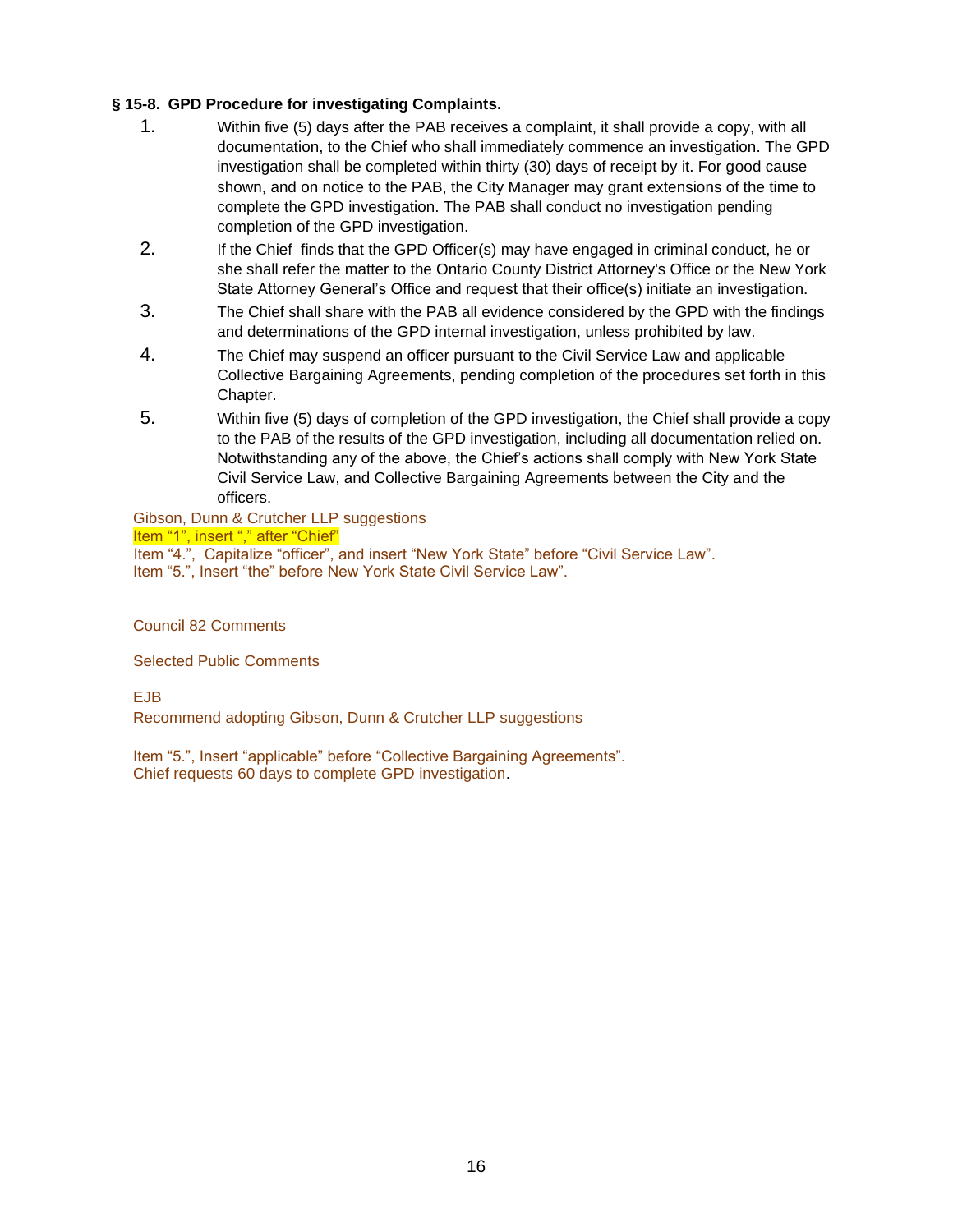#### <span id="page-16-0"></span>**§ 15-9 PAB Procedure for Review of GPD Determinations of Complaints.**

- 1. After the PAB receives the Chief's determination referred to in section 15-8 subd "5", the PAB may, by majority vote, decide to conduct its own supplementary investigation.
- 2. The PAB is empowered to interview complainants, witnesses, and GPD Officers (subject to *Garrity v. New Jersey,* 385 U.S. 493), and gather other relevant evidence.
- 3. In conducting its investigation, the PAB shall avoid, as much as possible, repeating or duplicating the GPD investigation.
- 4. In furtherance of its investigation, the PAB, may, by majority vote, issue subpoenas signed by the chairperson directing witnesses to appear for interviews and evidence to be produced regarding the Complaint. PAB subpoenas are enforceable pursuant to relevant provisions of Article 23 of the New York Civil Practice Law and Rules.
- 5. Interviews of witnesses and GPD officers shall be recorded.
- 6. All due process rights, including the right of any witness to have legal counsel present, shall be respected.
- 7. In deciding whether to subpoena witnesses and documents, the PAB shall consider avoiding unnecessary duplication and cost.
- 8. After its investigation is complete, the PAB shall make a determination regarding the Complaint to the Chief.
- 9. The Chief shall await completion of the PAB investigation, determination and recommendation for discipline, if any, before imposing discipline on an officer, unless the law or exceptional circumstances requires discipline to be imposed earlier. The Chief may consider but is not bound by the PAB recommendation. Notwithstanding any of the above, the Chief's actions shall comply with New York State Civil Service Law, Section 891 of the Unconsolidated Laws of the State of New York and Collective Bargaining Agreements between the City and the officers.

#### Gibson, Dunn & Crutcher LLP suggestions

Item "1." Insert the following language at the end of the item:

"The PAB shall provide the Chief prompt notice of the outcome of this vote, including, whether the PAB will conduct its own supplementary investigation."

- Item "3.", replace "possible" with "practical".
- Item "9.", Capitalize "Officers".

Insert "the" before "New York State Civil Service Law".

#### Council 82 Comments

- 1. 15-9-9 Impacts the chief's authority to impose discipline. This impact, involving the use of any disciplinary matrix, violates Section 9.2 of the City Charter, New York State Civil Service Law Sections 75 and 76 and Article 19 of Local 3471 's Collective Bargaining Agreement regarding the handling and determination of discipline. This impact would also warrant an improper practice charge under the Taylor Law, Civil Service Law Section 200 et seq., concerning a unilateral change to disciplinary procedures without negotiating.
- 2. Sections 15-9. 1., 2., 4., and 6. give the PAB the authority to conduct its own supplementary investigation of a misconduct complaint, including issuing subpoenas, interviewing complainants, witnesses and GPD officers, and gathering "other relevant evidence.' Further, it is up to the PAB alone to decide whether its own investigation is repetitive or duplicative of the GPD investigation that will already have been done under Section 15-8. Here, the PAB 's purpose has changed from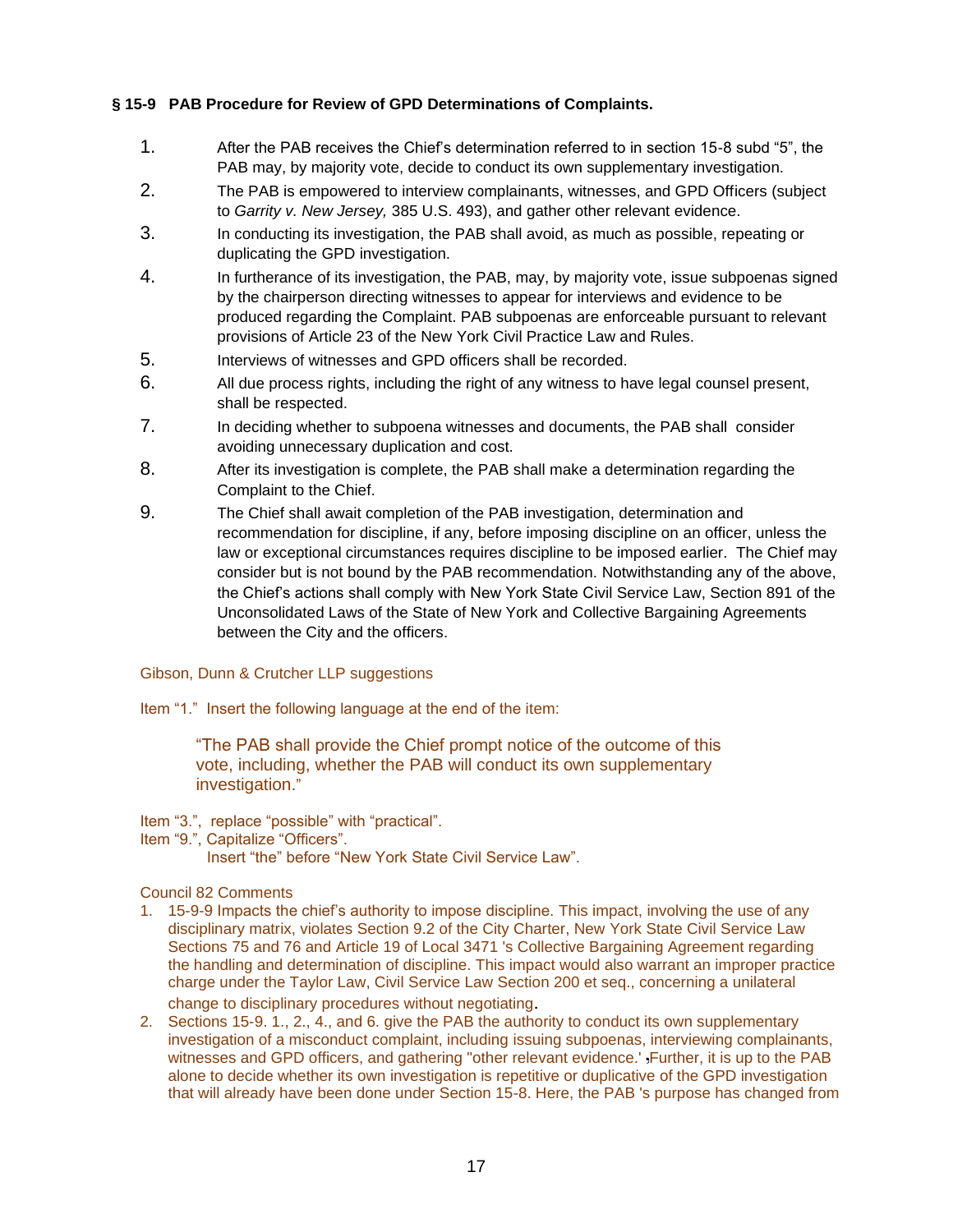reviewing GPD investigations of complaints of officer misconduct to actively investigating such complaints. There is no question that Section 15-9. violates City Charter sections 3.13, 4.4 and 9.2 which grants investigative authority to the City Council, the City Manager, and the Chief of Police respectively by encroaching on that authority. In addition, Section 15-8. 1. violates City Charter section 9.2 by changing the Chief's authority to conduct investigations of public complaints and limiting his time frame to only thirty (30) days unless "good cause" is shown for an extension of time to complete his investigation. Further, Article 16 of Local 3471 's Collective Bargaining Agreement makes it clear that interrogations of GPD officers are performed by superior officers designated by the Chief or City Manager in accordance with the procedures laid out in the remainder of Article 16, which includes the right to union representation under Article 16.5. The PAB is not in the chain of command of the GPD. Therefore, it is a violation of Article 16 for any PAB member to question a GPD officer and provides grounds to quash any subpoena seeking such testimony.

3. The time delays in initiating and determining discipline violate Local 3471 's Collective Bargaining Agreement An officer should not and does not have to wait for the PAB review process to play out in its entirety before disciplinary charges are rendered and/or resolved. Rather, discipline is and must be a process completely independent from the PAB. Article 19 is not constrained by the functions of the PAB. Nor should Local Law 1-2020 be read or applied to constrain Article 19. To the extent any provision can be read or applied that way, it is a violation of Article 19 and must be changed.

EJB

Item "9.", Insert "applicable" before "Collective Bargaining Agreements". Recommend adopting Gibson, Dunn & Crutcher LLP and Charles King suggestions.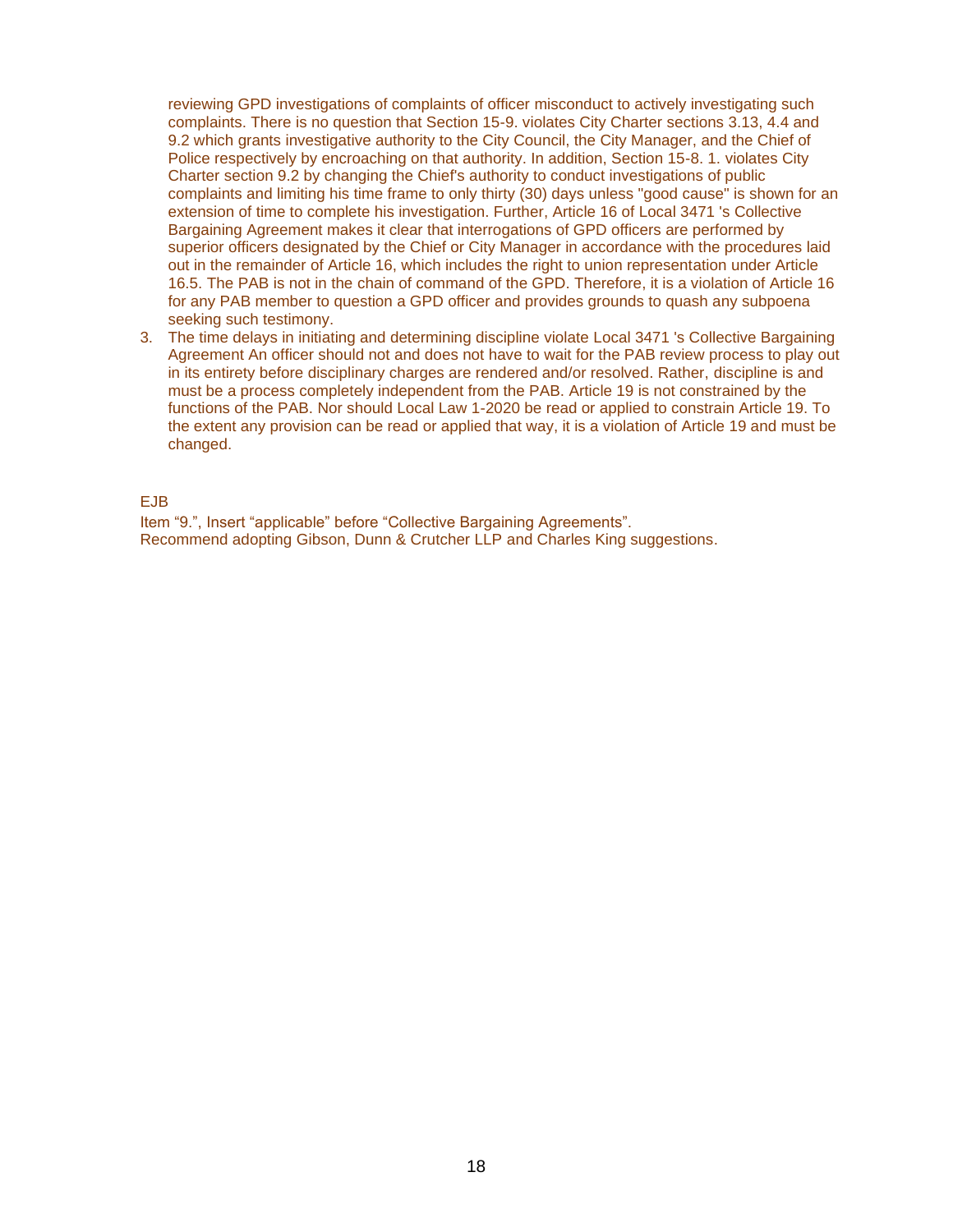#### <span id="page-18-0"></span>**§ 15-10. PAB Determinations:**

- 1. After completing its review of the Chief's determination and its own review and investigation, if any, the PAB shall make a determination as follows:
	- A. The Complaint is Sustained: where its review and deliberation disclosed sufficient facts to support the allegations made in the complaint.

or

B. The Complaint is Not Sustained: where the review fails to disclose sufficient facts to prove or disprove the allegation made in the Complaint.

or

C. The Officer(s) is Exonerated: where the acts which provide the basis for the Complaint occurred but the review shows that such acts were proper.

or

D. The Complaint is Unfounded: where the review shows that the act or acts complained of did not occur or were misconstrued.

or

- E. No Finding: where the investigation of the Complaint failed to produce information to continue the investigation; where the investigation revealed that another agency was responsible and the Complaint or Complainant has been referred to that agency; where the Complainant withdrew the complaint; where the Complainant is unable to clarify the Complaint.
- 2. The PAB determination shall be completed within thirty (30) days of receipt of the Chief's determination. Extension of the time to complete the PAB determination may be granted by the City Manager on notice to the Chief and for good cause shown.
- 3. Decisions of the PAB shall be made by a majority vote of the entire Board.
- 4. Deliberations of the PAB shall be confidential and confined to the PAB members and their legal advisor(s).
- 5. The PAB shall issue a Notice of Decision as described in Section § 15-11.

#### Gibson, Dunn & Crutcher LLP suggestions

Item "1. A."" Capitalize second "Complaint". Item "1. E." Capitalize "complainant".

#### EJB

Recommend adopting Gibson, Dunn & Crutcher LLP suggestions Item 1 should be amended for consistency to include all possible determinations and definitions under GPD GO 300 and definitions.

- 1. Exonerated
- 2. Unfounded
- 3. Not sustained
- 4. Sustained
- 5. Misconduct noted
- 6. Training issue
- 7. Withdrawn by complainant
- 8. No findings
- 9. Policy issue/ Failure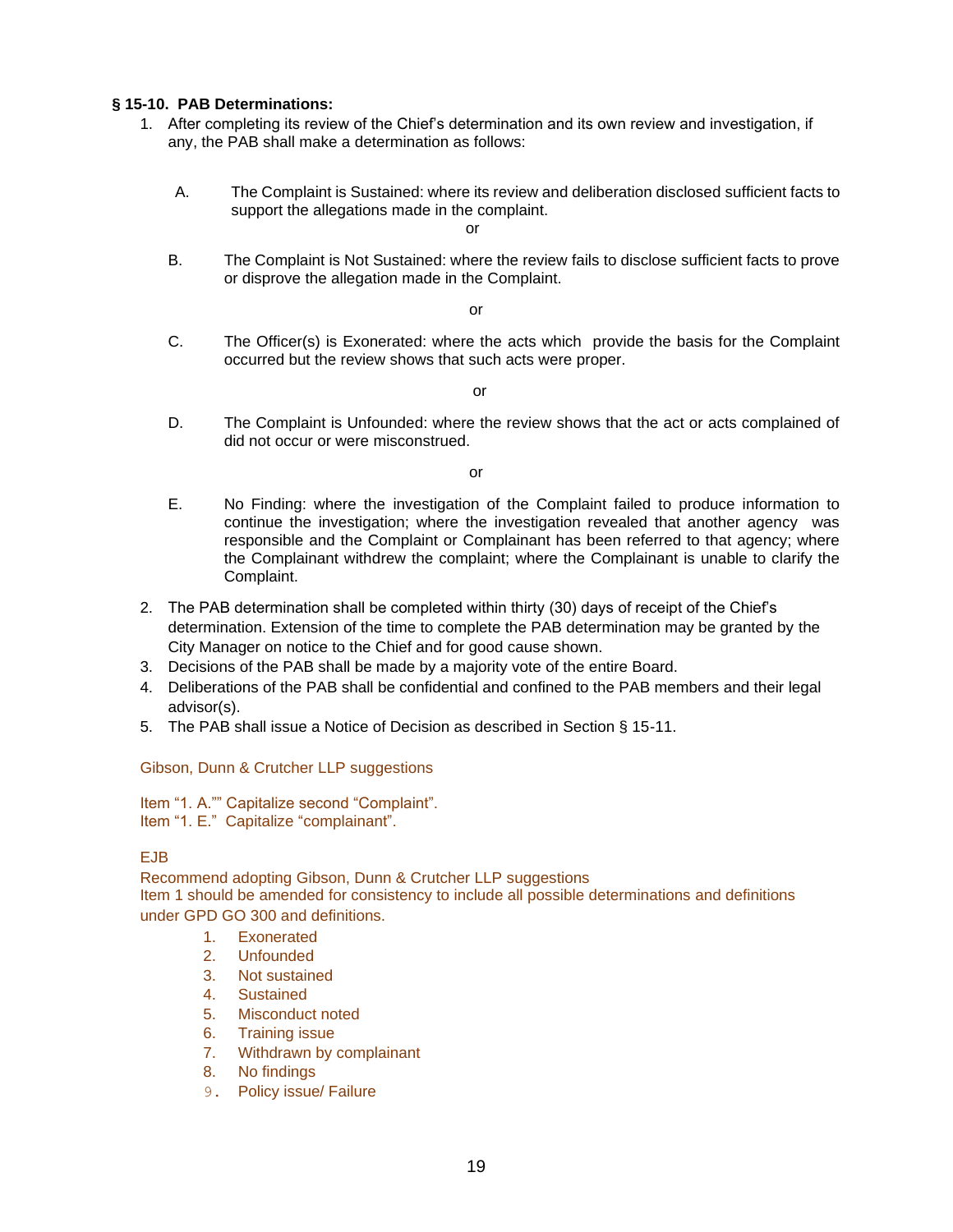#### **§ 15-11. Procedures After PAB Determination Is Made.**

- 1. Complaint determinations made by the PAB will be documented in a Notice of Decision setting forth the findings of fact and reasoning of the PAB. If a PAB member dissents from the majority's decision, the dissenter(s) may provide a written statement of his/her/their findings of fact and reasoning.
- 2. PAB Notice of Decisions shall be provided to all parties with any confidential information redacted pursuant to all local, state, and federal law.
- 3. If the PAB finds that the GPD Officer(s) may have engaged in criminal conduct, it shall refer the matter to the Ontario County District Attorney's Office or the New York State Attorney General's Office and request that their office(s) initiate an investigation.
- 4. The PAB shall notify the complainant and the Chief, in writing within five (5) business days, of the PAB's findings and recommendations. It shall be the responsibility of the Chief to notify the GPD Officer(s) who were the subject(s) of the PAB's findings and decision.
- 5. PAB determinations may include disciplinary recommendations to the Chief, including but not limited to counseling, reprimand, retraining, suspension, demotion, or dismissal.
- 6. There shall be no appeal from the PAB determination.
- 7. Within ten (10) days of the receipt of a PAB Notice of Decision, the Chief shall make his or her final determination, including regarding disciplinary action, if any.
- 8. The Chief shall provide the PAB with a written explanation of his or her decision to discipline or not discipline any Officer(s) and a description of the discipline imposed, if any, and shall explain why, if said disciplinary action differs from that recommended by the PAB, his or her decision differs from the PAB recommended discipline. Notwithstanding any of the above, the Chief's actions shall comply with New York State Civil Service Law, Section 891 of the Unconsolidated Laws of the State of New York and Collective Bargaining Agreements between the City and the officers.
- 9. Upon provision of the written explanation referred to in subdivision "7" above, the Chief may initiate disciplinary proceedings, if any, pursuant to the City Charter, the Civil Service Law, and applicable Collective Bargaining Agreements.
- 10. The Chief maintains full authority to decide discipline subject to the City Charter, the New York State Civil Service Law, Collective Bargaining Agreements between the City and the officers. The authority of the PAB is at all times limited to an advisory role.

Gibson, Dunn & Crutcher LLP suggestions

Item "2." Add "s" at the end of "Notice" and delete "s" at the end of "Decisions"

Items "8." Add "the" in front of "New York State Civil Service Law"; add ", after "State of New York", capitalize "Officers".

Item "9." Delete quotation marks around "7"; insert "New York State" before "Civil Service Law"

Item "10." Add the word "and" before "Collective Bargaining Agreements"

#### Council 82

PAB determinations will affect discipline imposed in violation of CBAs, New York State Civil Service and Taylor Law.

Item "10." Insert "In Matters of Police Discipline" at start of item.

#### EJB

Recommend adopting Gibson, Dunn & Crutcher LLP and Charles King suggestions Recommend careful consideration of Council 82 comments.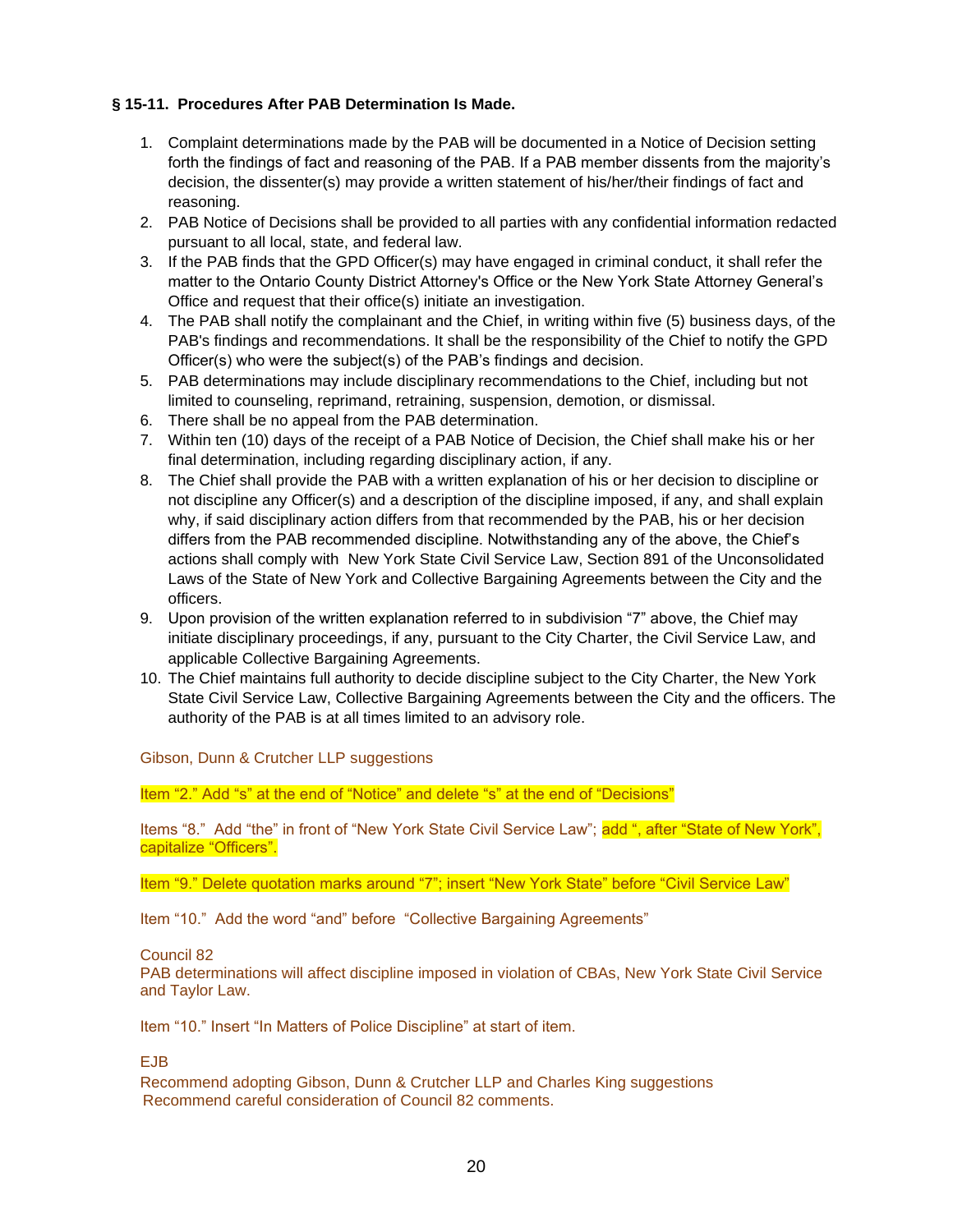#### <span id="page-20-0"></span>**§ 15-12. Suspension of proceedings.**

All proceedings on the Complaint by the GPD and the PAB shall be suspended pending completion of an investigation of the circumstances of the Complaint by the Ontario County District Attorney's Office or the New York State Attorney General's Office.

Gibson, Dunn & Crutcher LLP suggestions

Second line. Delete "pending completion" and insert in its stead "upon notice" Insert at end of paragraph:

"until completion of such investigation, at which point GPD and/or PAB can restart proceedings if appropriate as provided for in this Article XV. "

#### EJB

recommend adopting Gibson, Dunn & Crutcher LLP suggestions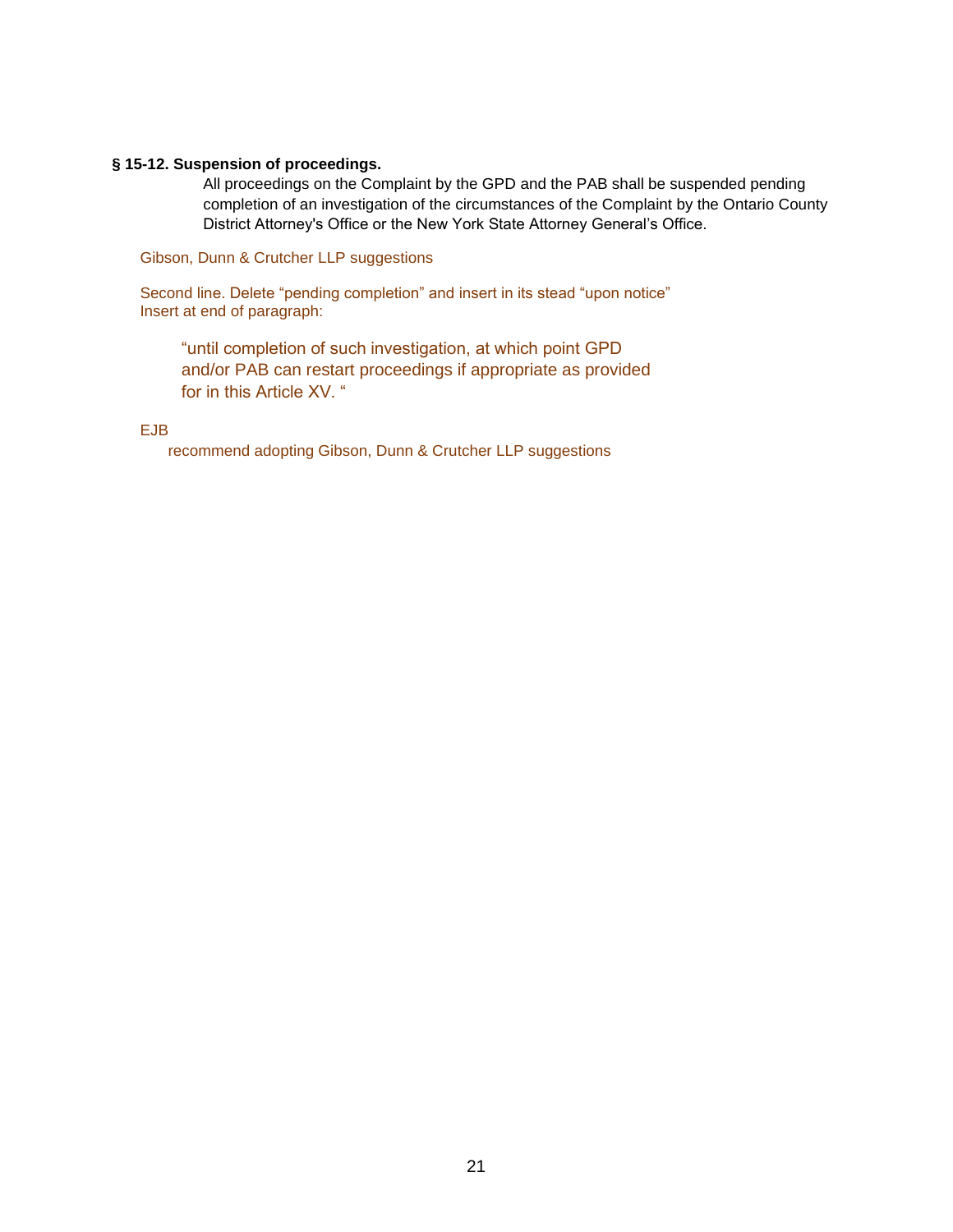#### **§ 15-13. Review of GPD Policies and Procedures**

- 1. At least annually, the PAB shall review and assess GPD policies, procedures, patterns and practices and consider recommending changes with input from the community.
- 2. The PAB may from time to time recommend to the Chief a discipline matrix to be used in disciplining GPD officers. Said recommended matrix shall be sent to the Chief, the City Manager and City Council. The Chief shall consider the recommended matrix subject to New York State Civil Service Law, and Collective Bargaining Agreements between the City and the officers, and shall respond in writing to the PAB, addressing the PAB's recommendations. Any Matrix recommended by the PAB shall be referred to the Collective Bargaining Units for their consideration and approval prior to its use by the Chief
- 3. Subject to confidentiality laws and regulations, the PAB shall have regular and unrestricted access to body camera footage in order to review, apart from the public portion of its meeting, the operations of GPD employees for the purpose of reviewing adherence to adopted policies and the development of, or modification to, existing policies or trainings for the improvement and efficacy of the department's operations.
- 4. The PAB shall send its policy recommendations to the Chief, the City Manager, and City Council.
- 5. The PAB's recommendations may address, but are not limited to: conduct and policies exhibiting bias against individuals based on race, gender, sexual orientation, perceived sexual orientation, gender identity, disability and perceived disability; use of force both lethal and non-lethal; deescalation policies; vehicle and foot pursuits; use of canines; failure to acknowledge and/or accommodate the needs of people with disabilities including but not limited to physical disabilities, intellectual and developmental disabilities, psychiatric disabilities, traumatic brain injuries; and human rights issues.
- 6. Within thirty (30) days of receiving the recommendations, the Chief shall provide the PAB, the Mayor, and Council with a written explanation of why the Chief agrees or disagrees with the policy recommendations.
- 7. The Chief shall provide a timeline to the PAB indicating implementation of each recommendation or an explanation of the determinations not to implement said recommendation.
- 8. The PAB may make public whether its recommended policy recommendation(s) and/or matrix(s) have been implemented.

Gibson, Dunn & Crutcher LLP suggestions

Item "1." add new sentence at end

"Any recommendations or analysis shall be included in the PAB's annual report".

| Item "2."   | Delete additional space before "Said"                                                    |
|-------------|------------------------------------------------------------------------------------------|
|             | Add "," after "City Manager"                                                             |
|             | Insert "the" before "New York"                                                           |
|             | Capitalize Matrix in last sentence.                                                      |
|             | Add phrase "of GPD Officers" to last sentence after phrase "Collective Bargaining Units" |
|             | Insert "." after "Chief"                                                                 |
|             |                                                                                          |
| ltem "3."   | Add "Officers and" after "GPD" and before "employees"                                    |
|             | Replace "departments" with "GPD's".                                                      |
|             |                                                                                          |
| Item "4."   | Add "the" before "City Council."                                                         |
| Item $"5."$ | Add "and" before traumatic                                                               |
| ltem "6."   | Add "the City" prior to the word "Council".                                              |
| ltem "7."   | Delete "s" at the end of "determinations"                                                |
| ltem "8."   | Add "(es)" to the end of "matrix" and insert "by the Chief" after "implemented"          |
|             |                                                                                          |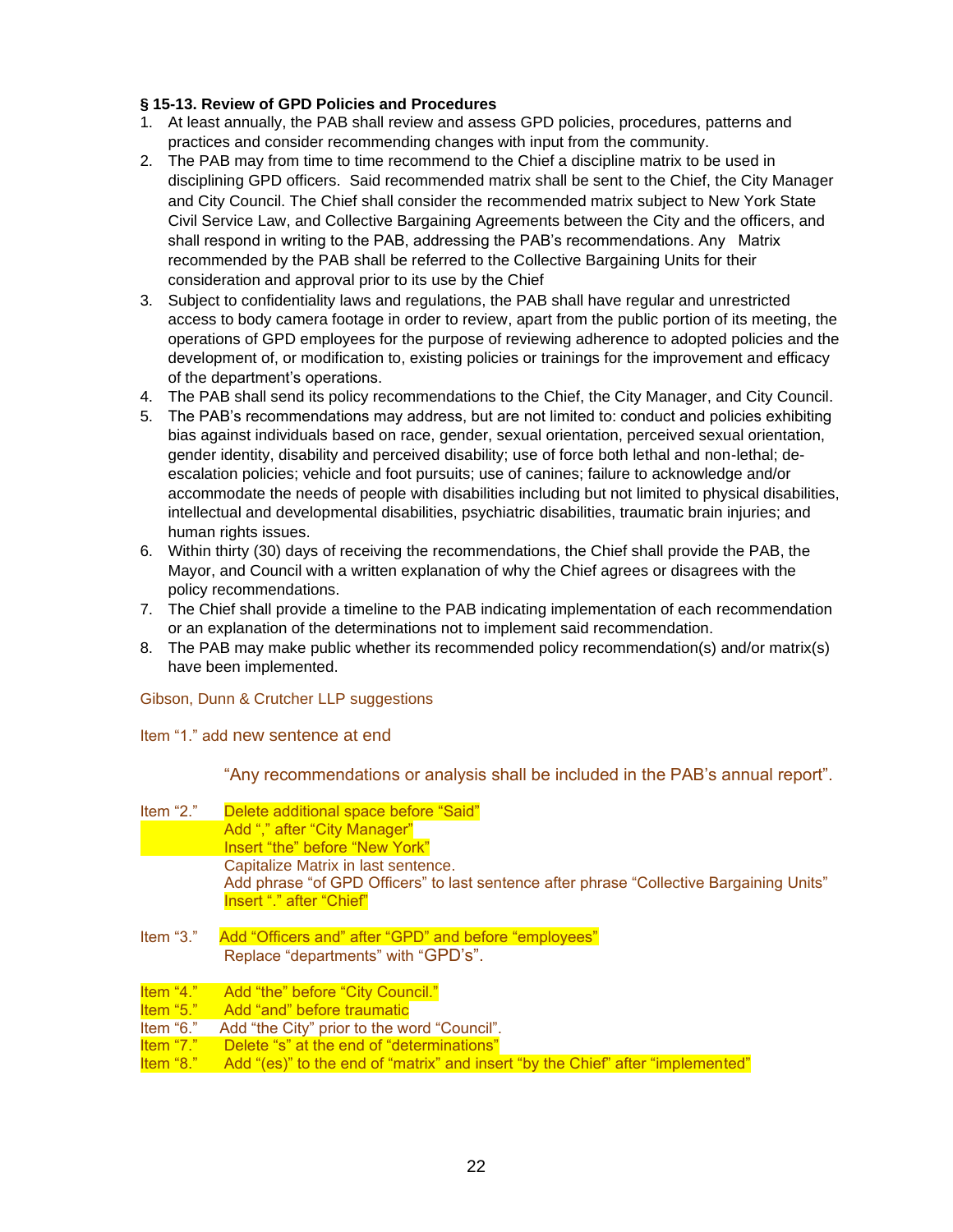#### Council 82 Comments

Item "3". gives the PAB the authority to have "regular and unrestricted access to body camera footage" in order to review operations of GPD employees for the purpose of the development or modification of existing GPD policies or trainings and GPD officers' adherence to these new policies. Pursuant to GPD General Orders 409, Section VIll D. , the Chief or his designee is the only person to allow the release or viewing of body worn camera recordings to non-departmental personnel pursuant to applicable New York State laws.

These provisions go far beyond the review of GPD investigations of complaints of officer misconduct, they also clearly infringe upon the authority of Chief to efficiently operate his department as set forth in City Charter section 9.2.

#### EJB

recommend adopting Gibson, Dunn & Crutcher LLP suggestions Item "3." Must be modified to satisfy GPD Chief's concerns regarding "regular and unrestricted access to body camera footage" and the justification for the proposed access.

Supports Council 82 concerns about this section.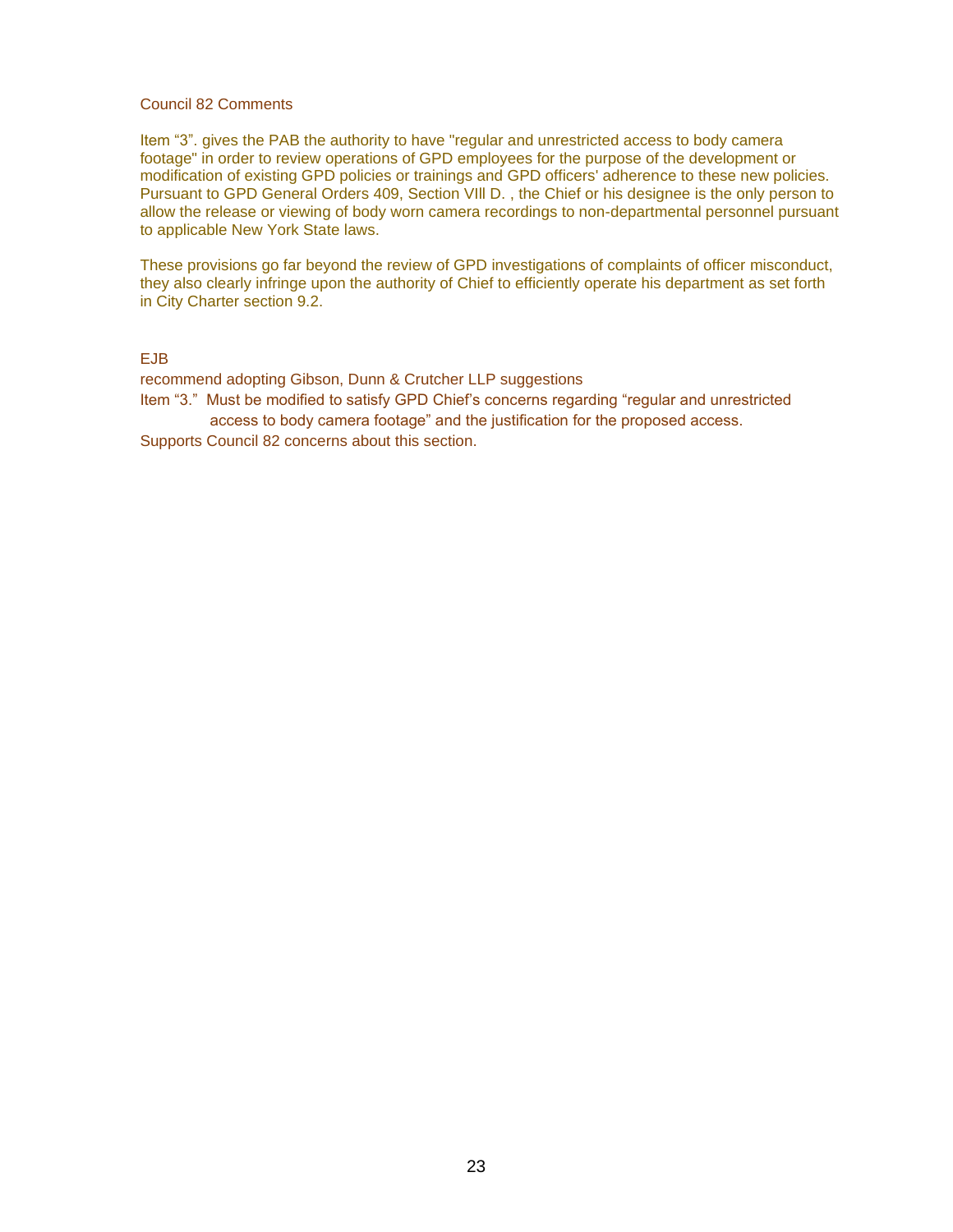#### **§ 15-14. Public Reporting.**

- 1. The PAB shall publish monthly data on the receipt and dispositions of complaints.
- 2. All Complaints shall be issued a public tracking number, which shall be included in the annual report.
- 3. The PAB shall provide an annual report to the City Council, made available to the general public on the City's website, documenting:
	- A. The total number and type of complaints and the Wards in which they occurred;
	- B. The public tracking number of each complaint;
	- C. Detailed information that is legally available to the PAB, not subject to privilege or privacy protection, including the number of previous complaints against the GPD Officer(s) named therein within ten (10) years of the incident and whether or not those complaints were sustained; the PAB shall comply with local, state, and federal law and redact any information that may not be disclosed publicly;
	- D. The number of times and the types of use of force used per complaint and the total number of times and types of use of force used, the number of times pepper spray was deployed, the number of times and types of pain compliance tactics used, the number of times and types of use where a Taser was deployed;
	- E. In the event that a GPD Officer uses his/her firearm, the report shall include: i.) the type of weapon used (firearm, brand, type); ii.) the number of shots fired; iii.) the range from which the firearm was fired; iv.) injuries sustained by the complainants or GPD Officer(s), and/or any bystanders or animals; v.) any medical care provided and what type; and vi.) whether the person or animal was killed;
	- F. The number of cases where the PAB's disciplinary recommendation was enforced by the Chief and the sanctions imposed by the Chief;
	- G. The number of cases where the Chief rejected the PAB's disciplinary recommendation;
	- H. The number of cases reviewed by the PAB; the number of complainants contacting the PAB but not following through with the complaint; the length of time each case was pending before the PAB; and, the number of complainants who filed a notice of claim against the City while their complaint was being considered by the PAB.
	- I. The PAB's recommendations related to changes in GPD patterns, practices, policies, and procedures;
	- J. Whether the prior year's recommended changes have been implemented; and ,
	- K. A summary of complainant and public survey data with an assessment of if, and, how GPD policies should change to accommodate concerns.

#### Gibson, Dunn & Crutcher LLP suggestions

Item "J" Delete "," after "and" Item "K" Delete "," after "if" and after "and"

EJB

none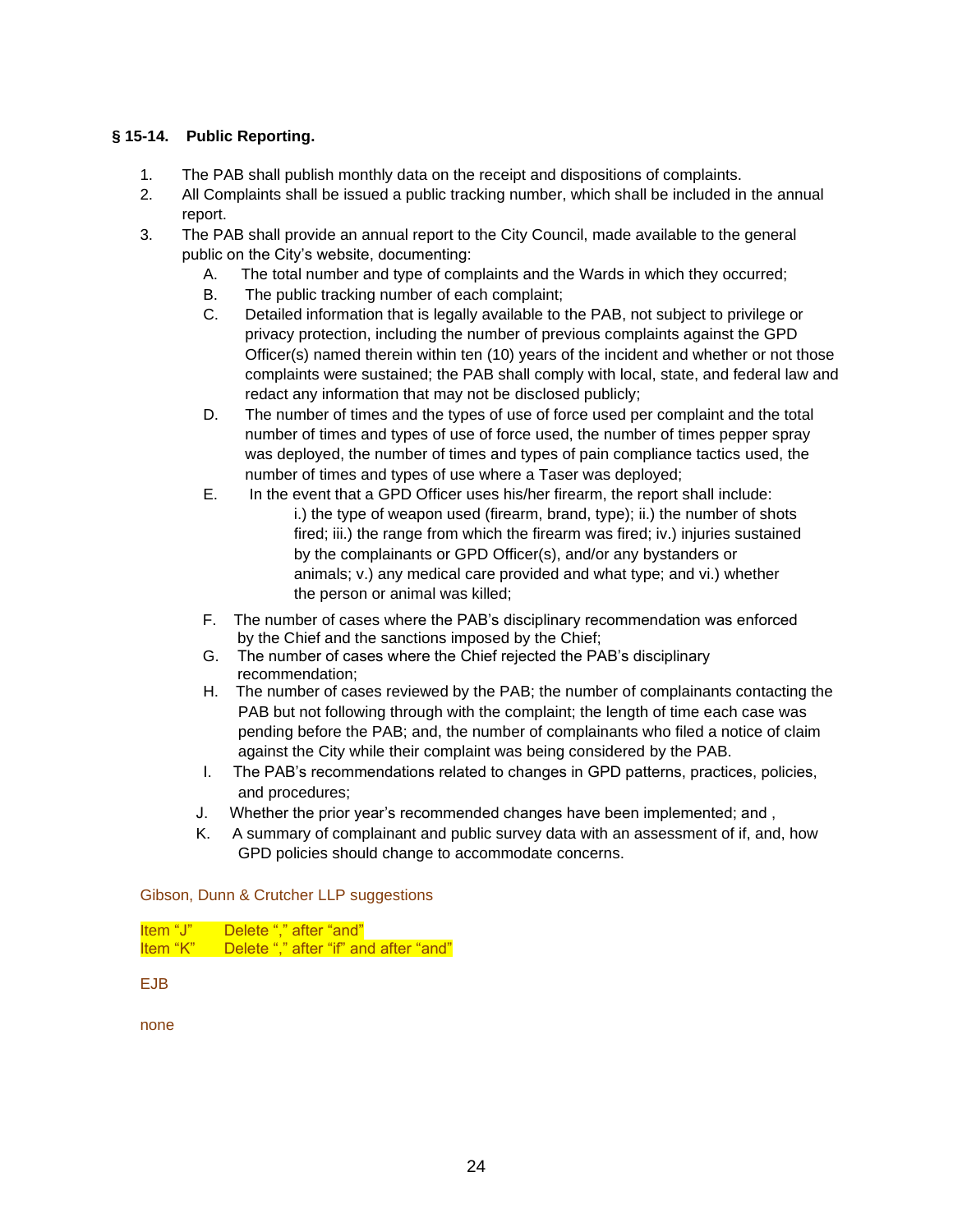#### <span id="page-24-0"></span>**§ 15-16. Legal Representation.**

- 1. The City Attorney shall advise and represent the PAB as it would other City Departments and Boards in accordance with its duties under Section 7.5 of the City Charter.
- 2. If a conflict of interest arises regarding representation of the PAB by the City Attorney, it may request assignment of special counsel to advise and represent it.

EJB

Renumber section to **§**15-15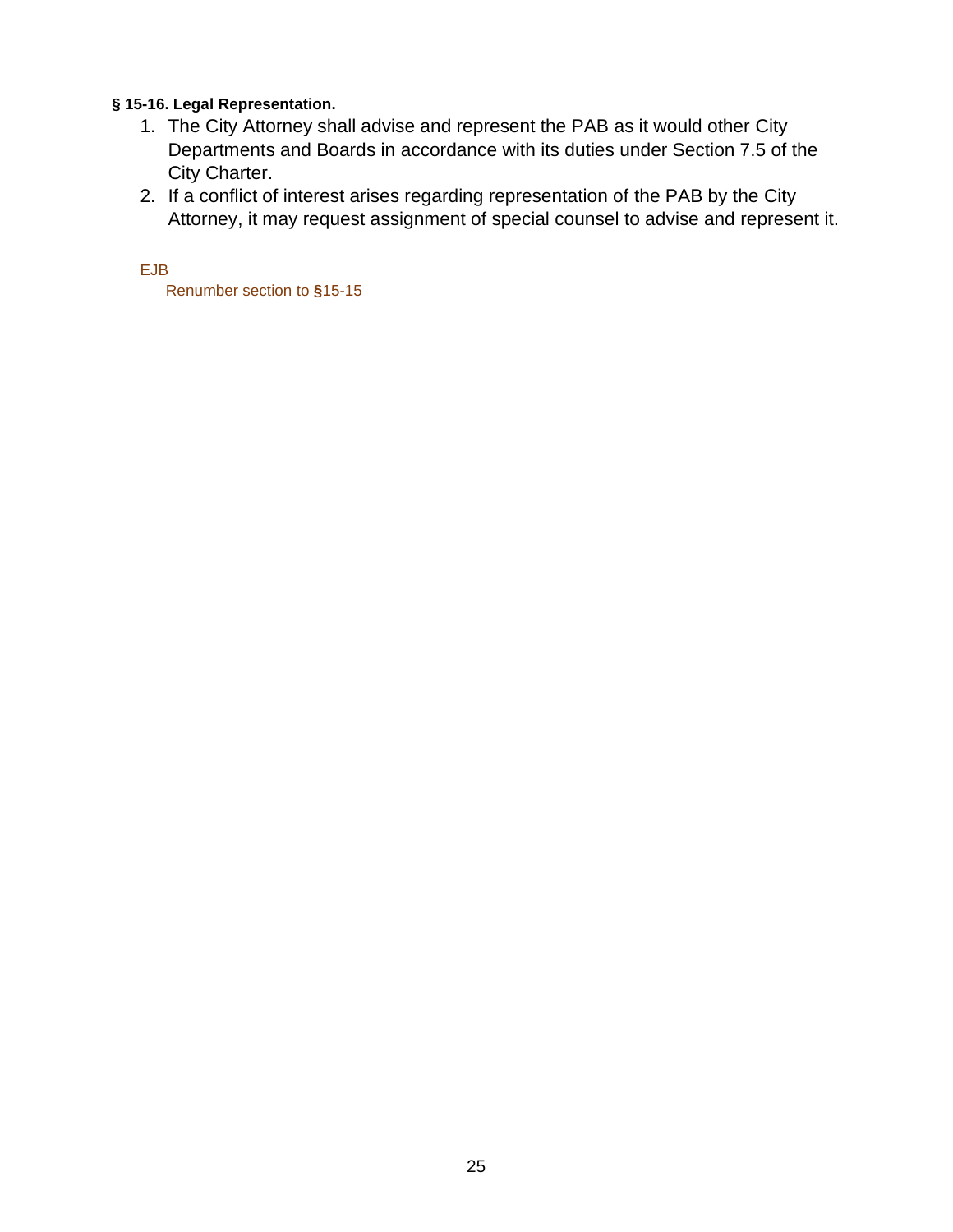#### <span id="page-25-0"></span>**§ 15-17 Retaliation Prohibited**

Retaliation by GPD Officers and employees against complainants, witnesses, PAB members, GPD Officers and employees, or any other person related to their participation or involvement with the PAB shall be prohibited. Retaliation includes but is not limited to: disparate treatment, harassment, intimidation, stalking, threats, and assaults.

Complaints of retaliation shall be provided to the Chief and the City Manager for investigation and possible discipline

EJB Renumber section to **§**15-16

GPD chief requests this be a bilateral prohibition.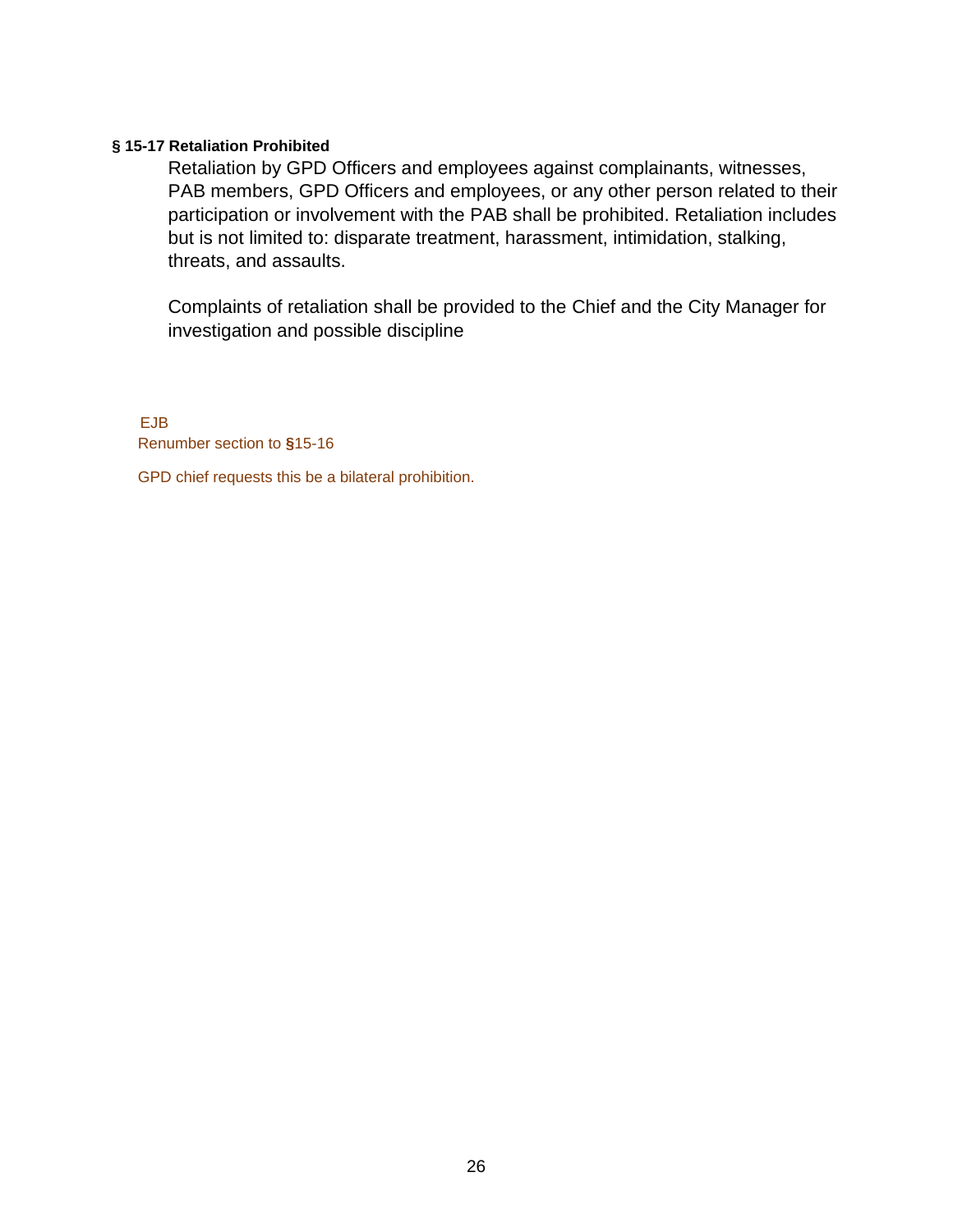### **§ 15-17. Severability.**

If any clause, sentence, paragraph, section or part of this Article shall be adjudged by any court of competent jurisdiction to be invalid or otherwise unenforceable, such judgment shall not affect, impair, or invalidate the remainder thereof, but shall be confined in its operation to the clause, sentence, paragraph, section, or part thereof directly involved in the controversy in which such judgment shall have been rendered.